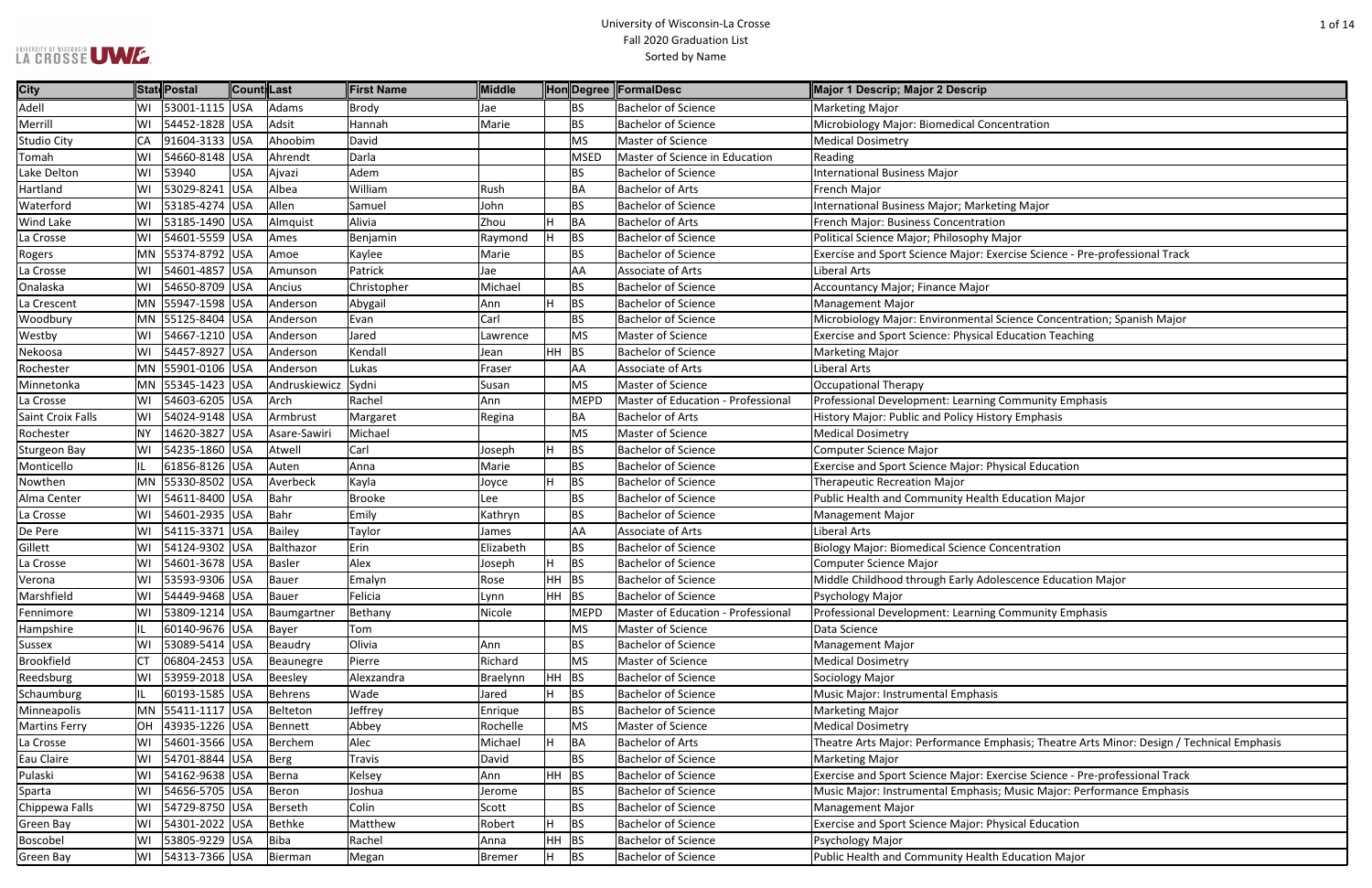### University of Wisconsin-La Crosse Fall 2020 Graduation List Sorted by Name

rcise Science - Pre-professional Track<br>scence Education Major Major: Cultural Anthropology Emphasis

Idies Minor: Organizational and Professional Communication Empha

ancial Planning Concentration

scence Education Major ncentration; Spanish Major

Portise Science - Fitness Track

scence Education Major

oor Recreation Emphasis

rcise Science - Pre-professional Track

| Rosemount              |    | MN 55068-2572 USA | Billings       | Karina       | Jo           |         | MS          | Master of Science              | <b>Occupational Therapy</b>                                     |
|------------------------|----|-------------------|----------------|--------------|--------------|---------|-------------|--------------------------------|-----------------------------------------------------------------|
| Hancock                | MI | 49930-2174 USA    | Binkley        | Sylvia       | Lee          |         | <b>MS</b>   | Master of Science              | <b>Clinical Exercise Physiology</b>                             |
| Oconomowoc             | WI | 53066-1679 USA    | Binns          | Johnathan    | Ray          |         | <b>BS</b>   | <b>Bachelor of Science</b>     | <b>Biology Major</b>                                            |
| Glenbeulah             | WI | 53023-1434 USA    | Blaha          | Adrian       | Sarah        |         | <b>BS</b>   | <b>Bachelor of Science</b>     | <b>Psychology Major</b>                                         |
| <b>Sun Prairie</b>     | WI | 53590-9520 USA    | Blang          | <b>Brady</b> | Gator        |         | <b>BS</b>   | <b>Bachelor of Science</b>     | Exercise and Sport Science Major: Exercise Science - Pre-profe  |
| Stillwater             |    | MN 55082-5674 USA | Bloch          | Rebecca      | Char         |         | <b>BS</b>   | <b>Bachelor of Science</b>     | Middle Childhood through Early Adolescence Education Major      |
| <b>Wisconsin Dells</b> | WI | 53965-8462 USA    | Blohm          | Hannah       | Emerson      |         | BA          | <b>Bachelor of Arts</b>        | Spanish Major; Archaeological Studies Major: Cultural Anthrop   |
| Medford                |    | MN 55049-7003 USA | <b>Bluhm</b>   | Rachel       | Suzanne      |         | <b>BS</b>   | <b>Bachelor of Science</b>     | Psychology Major                                                |
| <b>West Salem</b>      | WI | 54669-1802 USA    | Bockenfeld     | Paula        |              |         | <b>BS</b>   | <b>Bachelor of Science</b>     | Middle Childhood through Early Adolescence Education Major      |
| Oshkosh                | WI | 54904-7628 USA    | Boettcher      | Matthew      | James        |         | BA          | <b>Bachelor of Arts</b>        | English Major: Writing and Rhetoric Studies Emphasis            |
| Pewaukee               | WI | 53072-4533 USA    | Bohn           | Skyler       | Marie        | HH BA   |             | <b>Bachelor of Arts</b>        | Psychology Major                                                |
| Menomonee Falls        | WI | 53051-6082 USA    | Boram          | Cole         | Russell      |         | <b>BS</b>   | <b>Bachelor of Science</b>     | <b>Statistics Major</b>                                         |
| La Crosse              | WI | 54601-4349 USA    | <b>Borst</b>   | Allyson      | Marie        |         | <b>MSED</b> | Master of Science in Education | Reading                                                         |
| <b>Mount Prospect</b>  | IL | 60056-2325 USA    | Boss           | Sarah        |              |         | BS          | <b>Bachelor of Science</b>     | Psychology Major; Communication Studies Minor: Organizatic      |
| Wausau                 | WI | 54403-2246 USA    | Boulanger      | Christian    | John         |         | BS          | <b>Bachelor of Science</b>     | <b>Public Administration Major</b>                              |
| Mukwonago              | WI | 53149-8206 USA    | Boyer          | Carli        | Elise        |         | <b>BS</b>   | <b>Bachelor of Science</b>     | <b>Biology Major</b>                                            |
| Rochester              |    | MN 55901-3747 USA | Boysen         | <b>Brady</b> | Allan        |         | <b>BS</b>   | <b>Bachelor of Science</b>     | <b>Political Science Major</b>                                  |
| Littleton              | CO | 80127-6219 USA    | Bozelka        | Matthew      | Charles      |         | MS          | Master of Science              | Data Science                                                    |
| La Crosse              | WI | 54601-3585 USA    | Bragger        | Anna         | Marie        | н       | BS          | <b>Bachelor of Science</b>     | <b>Biology Major</b>                                            |
| Waukesha               | WI | 53188-4542 USA    | <b>Bralick</b> | Abby         | Suzanne      |         | <b>BS</b>   | <b>Bachelor of Science</b>     | <b>Therapeutic Recreation Major</b>                             |
| Long Grove             | L  | 60047-5232 USA    | Brandl         | Samuel       |              |         | <b>BS</b>   | <b>Bachelor of Science</b>     | Finance Major: Risk, Insurance and Financial Planning Concent   |
| Onalaska               | WI | 54650-9210 USA    | Brandt         | D'Artagnan   | Maine        |         | AA          | Associate of Arts              | Liberal Arts                                                    |
| Sheboygan              | WI | 53081-8550 USA    | Brauer         | Autumn       | Marie        | H.      | <b>BS</b>   | <b>Bachelor of Science</b>     | Middle Childhood through Early Adolescence Education Major      |
| Oshkosh                | WI | 54904-7861 USA    | Braun          | Rachelle     | Rose         |         | <b>BS</b>   | <b>Bachelor of Science</b>     | Biology Major: Biomedical Science Concentration; Spanish Ma     |
| Middleton              | WI | 53562-5155 USA    | Bredeson       | Allie        | <b>Banks</b> |         | <b>BS</b>   | <b>Bachelor of Science</b>     | <b>Accountancy Major</b>                                        |
| New Prague             |    | MN 56071-8952 USA | Breiner        | Mikayla      | Skye         |         | BS          | <b>Bachelor of Science</b>     | <b>Biology Major</b>                                            |
| La Crosse              | WI | 54601-2744 USA    | <b>Brieske</b> | Emily        | Faye         |         | <b>BS</b>   | <b>Bachelor of Science</b>     | Public Health and Community Health Education Major              |
| Wayzata                |    | MN 55391-2223 USA | <b>Briol</b>   | Jarett       | Edward       |         | <b>BS</b>   | Bachelor of Science            | <b>Accountancy Major</b>                                        |
| Rochester              |    | MN 55902-1626 USA | Broadwater     | Autumn       | Rose         |         | <b>BS</b>   | <b>Bachelor of Science</b>     | Psychology Major                                                |
| La Crescent            |    | MN 55947-0024 USA | Brodigan       | Kate         | McKenna      |         | <b>BS</b>   | <b>Bachelor of Science</b>     | <b>Biology Major</b>                                            |
| La Crosse              | WI | 54601-6839 USA    | Brokaw         | Aleda        | Anne         |         | <b>BS</b>   | <b>Bachelor of Science</b>     | Sociology Major                                                 |
| Delavan                | WI | 53115-3948 USA    | Brown          | Amanda       | Elizabeth    | H.      | <b>BS</b>   | <b>Bachelor of Science</b>     | <b>Statistics Major: Actuarial Science Concentration</b>        |
| Poynette               | WI | 53955-9807 USA    | Bruchs         | Tanner       | Michael      |         | <b>BS</b>   | <b>Bachelor of Science</b>     | Exercise and Sport Science Major: Exercise Science - Fitness Tr |
| <b>West Bend</b>       | WI | 53090-9071 USA    | <b>Brugger</b> | Elizabeth    | D            | н       | <b>BS</b>   | <b>Bachelor of Science</b>     | <b>Marketing Major</b>                                          |
| La Crosse              | W١ | 54601-3409 USA    | Bucolt         | Victoria     | Haille       |         | <b>BS</b>   | Bachelor of Science            | <b>Therapeutic Recreation Major</b>                             |
| De Pere                | WI | 54115-9440 USA    | Buechel        | Emilie       |              |         | <b>BS</b>   | <b>Bachelor of Science</b>     | Middle Childhood through Early Adolescence Education Major      |
| Holmen                 | WI | 54636-9164 USA    | Burkhardt      | Chelsea      | Renee        |         | <b>BS</b>   | <b>Bachelor of Science</b>     | <b>English Education Major</b>                                  |
| Wonewoc                | WI | 53968-9678 USA    | Burr           | Elena        | June         |         | <b>BS</b>   | <b>Bachelor of Science</b>     | Economics Major; Finance Major                                  |
| Milwaukee              | WI | 53218-3414 USA    | <b>Burrell</b> | Bedston      | Antonio      |         | <b>BS</b>   | <b>Bachelor of Science</b>     | Sociology Major                                                 |
| La Crosse              | WI | 54601-4259 USA    | Calica         | Camille      | Camille      | н       | <b>BS</b>   | <b>Bachelor of Science</b>     | Psychology Major                                                |
| <b>Madison Lake</b>    |    | MN 56063-4471 USA | Carlson        | Cori         | Hottinger    | $HH$ BS |             | <b>Bachelor of Science</b>     | <b>Political Science Major</b>                                  |
| <b>West Salem</b>      | WI | 54669-9297 USA    | Carlson        | Garrett      | Thomas       |         | <b>BS</b>   | <b>Bachelor of Science</b>     | Recreation Management Major: Outdoor Recreation Emphasi         |
| Delavan                | WI | 53115-1226 USA    | Carlton-Tahiri | Isaac        | Naser        |         | <b>BS</b>   | <b>Bachelor of Science</b>     | <b>Public Administration Major</b>                              |
| Burlington             | WI | 53105-9691 USA    | Carrara        | Maria        | Theresa      | H.      | BS          | <b>Bachelor of Science</b>     | Exercise and Sport Science Major: Exercise Science - Pre-profe  |
| Evansville             | WI | 53536-9394 USA    | Cashore        | Kelsee       | Rose         |         | <b>BS</b>   | <b>Bachelor of Science</b>     | Finance Major                                                   |
| Columbus               | WI | 53925-2329 USA    | Cassidy        | Andrew       | Thomas       |         | <b>BS</b>   | <b>Bachelor of Science</b>     | Marketing Major                                                 |
| Circleville            | OH | 43113-9627 USA    | Casto          | Zach         | Michael      |         | <b>MS</b>   | Master of Science              | <b>Medical Dosimetry</b>                                        |
| Trempealeau            | WI | 54661-8219 USA    | Cattanach      | Kelsey       | Nicole       |         | AA          | Associate of Arts              | Liberal Arts                                                    |
|                        |    |                   |                |              |              |         |             |                                |                                                                 |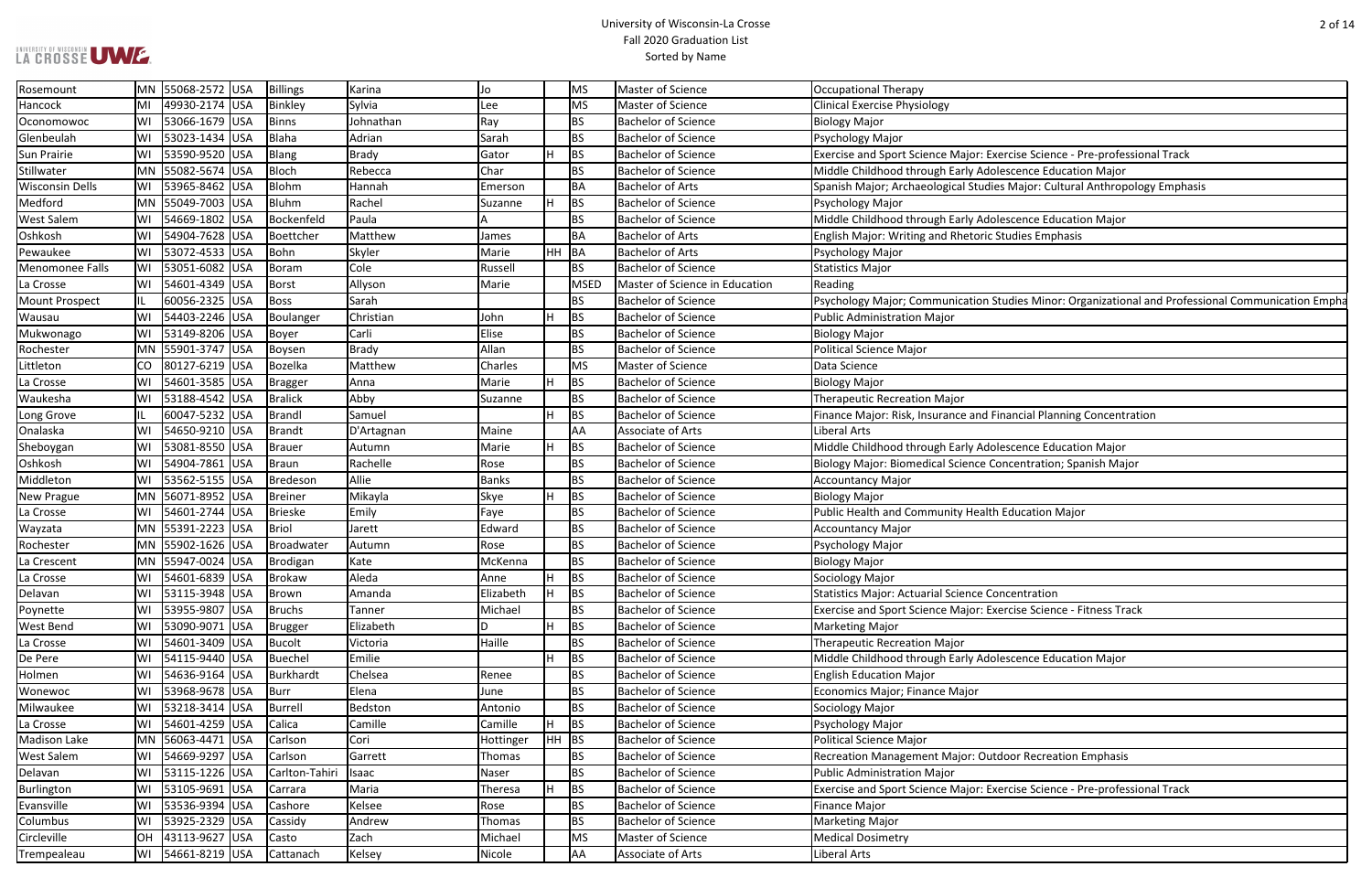### University of Wisconsin-La Crosse Fall 2020 Graduation List Sorted by Name

rcise Science - Pre-professional Track

**Excence Education Major**<br>
BS Bachelor Middle Education Major rcise Science - Pre-professional Track

**I**nysics Minor: Astronomy Emphasis

udies Minor: Interpersonal Communication Emphasis

Writing and Rhetoric Studies Emphasis: Writing and Rhetoric Studies Emphasis

Procise Science - Fitness Track; Coaching Competitive Athletics Concent

Major: Performance Emphasis

scence Education Major

Held Option A); Political Science Education Major

Education Major; Psychology Major

| Mukwonago            | WI | 53149-9399 USA        |            | Chaplock     | Jenna       | Nicole         | H       | BS          | <b>Bachelor of Science</b>         | <b>Therapeutic Recreation Major</b>                           |
|----------------------|----|-----------------------|------------|--------------|-------------|----------------|---------|-------------|------------------------------------|---------------------------------------------------------------|
| <b>Beijing</b>       |    | 102200                | <b>CHN</b> | Chen         | XinRui      |                |         | BA          | <b>Bachelor of Arts</b>            | English Major: Writing and Rhetoric Studies Emphasis          |
| Edgerton             | WI | 53534-9053 USA        |            | Christianson | Kathleen    | Mae            |         | <b>BS</b>   | <b>Bachelor of Science</b>         | Exercise and Sport Science Major: Exercise Science - Pre-p    |
| <b>Cedar Grove</b>   | WI | 53013-1634 USA        |            | Claerbaut    | Jennifer    | Maye           | $HH$ BS |             | <b>Bachelor of Science</b>         | International Business Major; Management Major                |
| Watertown            | WI | 53098-3046 USA        |            | Clark        | Max         |                | $HH$ BS |             | <b>Bachelor of Science</b>         | Psychology Major                                              |
| Merrillan            | WI | 54754-9028 USA        |            | Clark        | Tomi        | Danielle       |         | MS          | Master of Science                  | <b>Occupational Therapy</b>                                   |
| Hillpoint            | WI | 53937-9770 USA        |            | Clary        | Nolan       | Daniel         | H       | <b>BS</b>   | <b>Bachelor of Science</b>         | Middle Childhood through Early Adolescence Education M        |
| Hurley               | WI | 54534-1262 USA        |            | Colassaco    | Tori        | Leigh          |         | <b>BS</b>   | <b>Bachelor of Science</b>         | Exercise and Sport Science Major: Exercise Science - Pre-p    |
| Green Lake           | WI | 54941-9795 USA        |            | Colhouer     | Kayleigh    | Midori         |         | <b>BS</b>   | <b>Bachelor of Science</b>         | <b>Political Science Major</b>                                |
| Chippewa Falls       | WI | 54729-3218 USA        |            | Collum       | Haley       | Lynn           |         | <b>MS</b>   | <b>Master of Science</b>           | <b>Occupational Therapy</b>                                   |
| Janesville           |    | WI 53546-2072 USA     |            | Condon       | Alexander   | Todd           |         | <b>BS</b>   | <b>Bachelor of Science</b>         | Physics Major                                                 |
| Onalaska             | WI | 54650-2204 USA        |            | Connaughty   | Parker      | Christian      |         | <b>BS</b>   | <b>Bachelor of Science</b>         | Psychology Major                                              |
| Scottsdale           | AZ | 85250-6132 USA        |            | Connolly     | Jack        | William        |         | <b>BS</b>   | <b>Bachelor of Science</b>         | <b>Management Major</b>                                       |
| Boscobel             | WI | 53805-8318 USA        |            | Cook         | Hali        | Robert         |         | <b>BA</b>   | <b>Bachelor of Arts</b>            | Sociology Major                                               |
| Stoughton            | WI | 53589-5146 USA        |            | Cook         | Key         | Bryan          |         | <b>AA</b>   | Associate of Arts                  | Liberal Arts                                                  |
| Harmony              |    | MN 55939-5950 USA     |            | Coyle        | Allison     | Anne           |         | <b>BS</b>   | <b>Bachelor of Science</b>         | Chemistry Major: ACS Certification; Physics Minor: Astron     |
| Whitsett             | NС | 27377-8705 USA        |            | Crogan       | Sara        | Kyung          |         | <b>BA</b>   | <b>Bachelor of Arts</b>            | <b>General Studies Major</b>                                  |
| Muscoda              | WI | 53573-9294 USA        |            | Curtis       | Macy        | Mae            |         | <b>BS</b>   | <b>Bachelor of Science</b>         | Psychology Major                                              |
| La Crosse            | WI | 54603-3220 USA        |            | Dahl         | Stephen     |                |         | <b>BS</b>   | <b>Bachelor of Science</b>         | <b>General Studies Major</b>                                  |
| Anamosa              | ΙA | 52205-7988 USA        |            | Danninger    | Jenna       | Marie          | $HH$ BS |             | <b>Bachelor of Science</b>         | <b>Biology Major</b>                                          |
| Mondovi              | WI | 54755-8859 USA        |            | Davis        | Jacob       | Ryan           |         | <b>BS</b>   | <b>Bachelor of Science</b>         | <b>Psychology Major; Communication Studies Minor: Interpe</b> |
| Ripon                | WI | 54971-9280 USA        |            | Davis        | Marissa     | Lee            | HH BS   |             | <b>Bachelor of Science</b>         | <b>Biology Major</b>                                          |
| <b>Saint Charles</b> |    | MN 55972-1220 USA     |            | Dayland      | <b>Drew</b> |                |         | <b>BS</b>   | <b>Bachelor of Science</b>         | <b>Economics Major</b>                                        |
| La Crosse            | WI | 54601-3959 USA        |            | DeBauche     | Andrea      |                | H       | <b>BS</b>   | <b>Bachelor of Science</b>         | <b>Art Education Major</b>                                    |
| La Crosse            | WI | 54601-7521 USA        |            | DeBoer       | Amanda      |                |         | BA          | <b>Bachelor of Arts</b>            | Spanish Major                                                 |
| Janesville           | WI | 53546-1279 USA        |            | Decker       | Devin       | Michael        | H       | <b>BS</b>   | <b>Bachelor of Science</b>         | Political Science Major; English Major: Writing and Rhetori   |
| Greenfield           | WI | 53228-2452 USA        |            | Deisinger    | Matthew     |                |         | <b>BS</b>   | <b>Bachelor of Science</b>         | <b>General Studies Major</b>                                  |
| <b>Black Creek</b>   | WI | 54106-9305 USA        |            | Delrow       | Collin      | $\mathsf{R}$   | $HH$ BS |             | <b>Bachelor of Science</b>         | <b>Marketing Major</b>                                        |
| Appleton             | WI | 54915-4661 USA        |            | Demay        | Augustus    | Steven         |         | <b>BS</b>   | <b>Bachelor of Science</b>         | <b>Computer Science Major</b>                                 |
| Onalaska             | WI | 54650-9515 USA        |            | Deml         | Sean        | Carl           |         | <b>BS</b>   | <b>Bachelor of Science</b>         | <b>Information Systems Major</b>                              |
| Middleton            | WI | 53562-1622 USA        |            | Denson       | Hayden      | Michael        |         | <b>BS</b>   | <b>Bachelor of Science</b>         | Exercise and Sport Science Major: Physical Education          |
| Golden Valley        |    | MN 55427-4916 USA     |            | DeRubeis     | Emma        | Lynn           |         | <b>MS</b>   | Master of Science                  | Occupational Therapy                                          |
| Oconomowoc           |    | WI   53066-1780   USA |            | Dew          | Olivia      | Catherine      |         | <b>BS</b>   | <b>Bachelor of Science</b>         | <b>Accountancy Major</b>                                      |
| La Crosse            | WI | 54603-2403 USA        |            | Dobbs        | Charlie     |                |         | <b>BS</b>   | <b>Bachelor of Science</b>         | Sociology Major                                               |
| Holmen               | WI | 54636-8103 USA        |            | Dobson       | William     | Lee            |         | <b>BS</b>   | <b>Bachelor of Science</b>         | <b>Marketing Major</b>                                        |
| Midvale              | UT | 84047-1656 USA        |            | Doerr        | Carli       |                |         | <b>MS</b>   | Master of Science                  | <b>Medical Dosimetry</b>                                      |
| Algonquin            |    | 60102-3251 USA        |            | Donahoe      | Aidan       | Lawrence       |         | <b>MS</b>   | Master of Science                  | <b>Clinical Exercise Physiology</b>                           |
| Waupaca              | WI | 54981-9744 USA        |            | Donkin       | Justin      |                |         | <b>BS</b>   | <b>Bachelor of Science</b>         | Exercise and Sport Science Major: Exercise Science - Fitnes   |
| Lakefield            |    | MN 56150-9428 USA     |            | Donnelli     | Sydnee      | <b>Brooke</b>  |         | <b>MS</b>   | Master of Science                  | Occupational Therapy                                          |
| Oak Park             |    | 60304-1134 USA        |            | Dossey       | Madeleigh   | Dean           |         | <b>BS</b>   | <b>Bachelor of Science</b>         | <b>Mathematics Education Major</b>                            |
| Austin               |    | MN 55912-2641 USA     |            | Douty        | <b>Tess</b> | Elizabeth      |         | <b>BS</b>   | <b>Bachelor of Science</b>         | English Education Major; Theatre Arts Major: Performance      |
| Muscoda              |    | WI   53573-9176   USA |            | Drone        | Emily       | lone           | $HH$ BS |             | <b>Bachelor of Science</b>         | Middle Childhood through Early Adolescence Education M        |
| <b>Center City</b>   |    | MN 55012-5016 USA     |            | Duffy        | Hunter      | O              |         | <b>BS</b>   | <b>Bachelor of Science</b>         | Public Health and Community Health Education Major            |
| Tomah                | WI | 54660-5124 USA        |            | Dulinsky     | Kristin     |                |         | <b>MEPD</b> | Master of Education - Professional | Professional Development: Learning Community Emphasis         |
| Sheboygan            | WI | 53083-4931 USA        |            | Duncan       | Abigail     | Carolina       | $HH$ BS |             | <b>Bachelor of Science</b>         | <b>English Education Major</b>                                |
| Hudson               |    | WI   54016-1153   USA |            | Dunn         | Ryan        | Alexander      |         | BS          | <b>Bachelor of Science</b>         | Social Studies Education Major (Broad Field Option A); Pol    |
| La Crosse            | WI | 54601-5479 USA        |            | Durrstein    | Hanna       | Lee            |         | BS          | <b>Bachelor of Science</b>         | Psychology Major                                              |
| Whitewater           |    | WI   53190-4351   USA |            | Duval        | Tom         | James Stockton |         | BS          | <b>Bachelor of Science</b>         | Public Health and Community Health Education Major; Psy       |
|                      |    |                       |            |              |             |                |         |             |                                    |                                                               |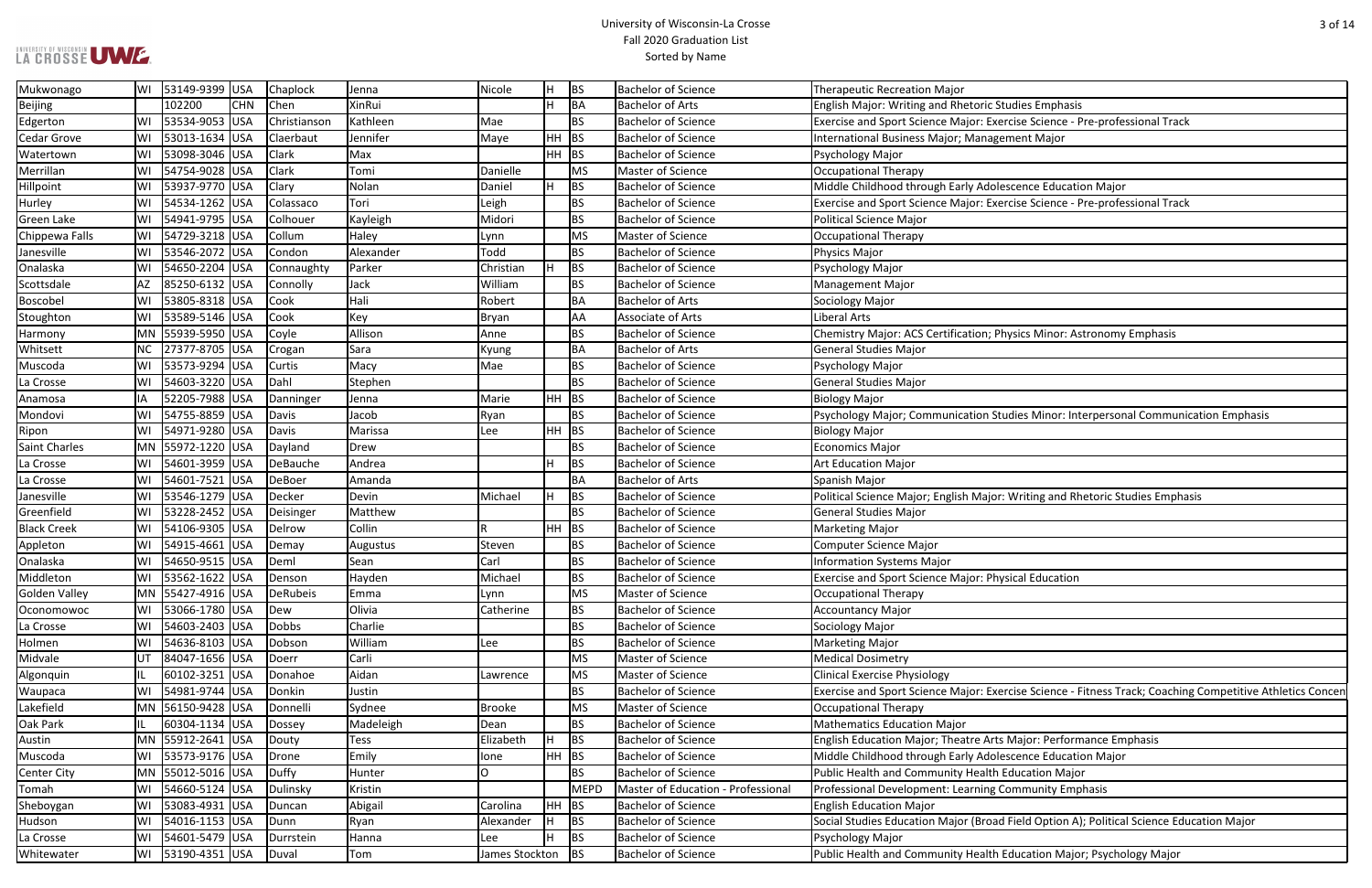### University of Wisconsin-La Crosse Fall 2020 Graduation List Sorted by Name

Rice Calacation Major

The Samantha Colence - Pre-professional Track

Tresponsies Science - Pre-professional Track

scence Education Major

scence Education Major

| Stewartville         | MN        | 55976-2302 USA    | Dwire        | Emma        | Caitlin    | HH.   | <b>BS</b>   | <b>Bachelor of Science</b>         | <b>General Studies Major</b>                                 |
|----------------------|-----------|-------------------|--------------|-------------|------------|-------|-------------|------------------------------------|--------------------------------------------------------------|
| Milwaukee            | WI        | 53210-1213 USA    | Dwyer        | Jack        | McCarty    | l H   | <b>BS</b>   | <b>Bachelor of Science</b>         | <b>Finance Major</b>                                         |
| <b>Prior Lake</b>    |           | MN 55372-2375 USA | Ebel         | Benjamin    | Davis      |       | <b>BS</b>   | <b>Bachelor of Science</b>         | <b>Management Major</b>                                      |
| Owatonna             |           | MN 55060-1965 USA | Ebner        | Aidan       | Jed        |       | <b>BS</b>   | <b>Bachelor of Science</b>         | <b>Finance Major</b>                                         |
| Verona               | WI        | 53593-7813 USA    | Eigenberger  | Delaney     | Leah       | lн    | <b>BS</b>   | <b>Bachelor of Science</b>         | Health and Wellness Management Major                         |
| De Pere              | WI        | 54115-8199 USA    | Elmer        | Jacob       | Raymond    |       | <b>BS</b>   | <b>Bachelor of Science</b>         | <b>Finance Major</b>                                         |
| <b>Rice Lake</b>     | WI        | 54868-8545 USA    | Emerson      | Jayne       | Susan      |       | <b>BS</b>   | <b>Bachelor of Science</b>         | Middle Childhood through Early Adolescence Education Ma      |
| Fond du Lac          | WI        | 54935-5907 USA    | Endries      | Abigail     | Ann        | HH    | BS          | <b>Bachelor of Science</b>         | <b>Biology Major</b>                                         |
| Abrams               | WI        | 54101-9683 USA    | Erickson     | Jaclyn      | Kate       |       | <b>BS</b>   | <b>Bachelor of Science</b>         | Public Health and Community Health Education Major           |
| Onalaska             | WI        | 54650-9021 USA    | Ernst        | Konrad      | Paul       | lн    | <b>BS</b>   | <b>Bachelor of Science</b>         | <b>Exercise and Sport Science Major: Physical Education</b>  |
| Stoughton            | WI        | 53589-1222 USA    | Evenson      | Taylor      | Jessie     |       | <b>BS</b>   | <b>Bachelor of Science</b>         | <b>Biology Major: Biomedical Science Concentration</b>       |
| Delano               |           | MN 55328-8343 USA | Fake         | Samantha    | Jane       | lн    | <b>BS</b>   | <b>Bachelor of Science</b>         | Exercise and Sport Science Major: Exercise Science - Pre-pro |
| Stillwater           | <b>MN</b> | 55082-4238 USA    | Fedor        | Joey        | Thomas     |       | <b>MSE</b>  | Master of Software Engineering     | Software Engineering                                         |
| <b>Stevens Point</b> | WI        | 54481-1140 USA    | Ferrone      | Erin        | Claire     |       | <b>BS</b>   | <b>Bachelor of Science</b>         | Psychology Major                                             |
| Appleton             | WI        | 54915-7266 USA    | Fields       | Jasmine     | Alexandra  |       | <b>BS</b>   | <b>Bachelor of Science</b>         | Political Science Major                                      |
| <b>West Salem</b>    | WI        | 54669-1118 USA    | Fink         | Katie       | Lynn       |       | <b>MEPD</b> | Master of Education - Professional | Professional Development: Learning Community Emphasis        |
| Orfordville          | WI        | 53576-9801 USA    | Fitzgerald   | Patrick     |            |       | <b>BS</b>   | <b>Bachelor of Science</b>         | <b>Biology Major: Biomedical Science Concentration</b>       |
| Kaukauna             | WI        | 54130-2651 USA    | Flannery     | Sydney      | Alison     |       | <b>BS</b>   | <b>Bachelor of Science</b>         | <b>General Studies Major</b>                                 |
| Fond du Lac          | WI        | 54937-1550 USA    | Forsythe     | Leah        | Nicole     | HH    | <b>BS</b>   | <b>Bachelor of Science</b>         | <b>Therapeutic Recreation Major</b>                          |
| Madison              | WI        | 53704-4351 USA    | Fortner      | Sarah       | Ann        |       | <b>MS</b>   | Master of Science                  | <b>Occupational Therapy</b>                                  |
| Chanhassen           |           | MN 55317-7522 USA | Fossey       | Nola        | Jean       |       | <b>BS</b>   | <b>Bachelor of Science</b>         | <b>Biology Major</b>                                         |
| Weston               | WI        | 54476-1966 USA    | Fox          | Abigail     | Elizabeth  | HH    | <b>BS</b>   | <b>Bachelor of Science</b>         | Psychology Major                                             |
| Mount Horeb          | WI        | 53572-1549 USA    | Fox          | Becca       | Jo         | HH BS |             | <b>Bachelor of Science</b>         | Exercise and Sport Science Major: Exercise Science - Pre-pro |
| Port Washington      | WI        | 53074-2085 USA    | Franzkowiak  | Maxwell     | Lee        |       | <b>BS</b>   | <b>Bachelor of Science</b>         | Finance Major                                                |
| <b>West Salem</b>    | WI        | 54669-9563 USA    | Fredrick     | <b>Brie</b> | Marian     |       | AA          | Associate of Arts                  | Liberal Arts                                                 |
| Dakota               | <b>MN</b> | 55925-4094 USA    | Frick        | Hannah      | Jo         | H     | <b>BS</b>   | <b>Bachelor of Science</b>         | <b>History Major: World History Emphasis</b>                 |
| La Crosse            | WI        | 54601-3008 USA    | Frise        | Preston     | Todd       |       | <b>BS</b>   | <b>Bachelor of Science</b>         | Finance Major; Economics Major                               |
| Sun Prairie          | WI        | 53590-3064 USA    | Froh         | Isabelle    | Lyn        |       | <b>BS</b>   | <b>Bachelor of Science</b>         | Psychology Major                                             |
| Hammond              | WI        | 54015-9669 USA    | Fuller       | Thomas      | Warren     |       | <b>MEPD</b> | Master of Education - Professional | Professional Development: Learning Community Emphasis        |
| Elkhorn              | WI        | 53121-4601 USA    | Furio        | David       | Armando    |       | AA          | Associate of Arts                  | Liberal Arts                                                 |
| Eagan                |           | MN 55123-3952 USA | Gaedtke      | Abigail     | Grace      |       | <b>BS</b>   | <b>Bachelor of Science</b>         | Middle Childhood through Early Adolescence Education Ma      |
| Mondovi              | WI        | 54755-1370 USA    | Ganschow     | Lucas       | Erwin      |       | <b>BS</b>   | <b>Bachelor of Science</b>         | Political Science Major                                      |
| Freedom              | WI        | 54130-7224 USA    | Garvey       | Maddy       | Colleen    | HH BS |             | <b>Bachelor of Science</b>         | <b>Therapeutic Recreation Major</b>                          |
| lola                 | WI        | 54945-9487 USA    | Gauerke      | Angela      | Suzanne    |       | AA          | Associate of Arts                  | Liberal Arts                                                 |
| Neenah               | WI        | 54956-5683 USA    | Gauthier     | Lauren      | Emma       | H     | <b>BS</b>   | <b>Bachelor of Science</b>         | Middle Childhood through Early Adolescence Education Ma      |
| Holmen               | WI        | 54636-9033 USA    | Gerdes       | Allison     | Kay        | HH.   | <b>BS</b>   | <b>Bachelor of Science</b>         | Psychology Major                                             |
| Milwaukee            | WI        | 53223-4213 USA    | Gerharz      | Kelly       | Alexandria |       | AA          | Associate of Arts                  | Liberal Arts                                                 |
| Green Bay            | WI        | 54311-6121 USA    | Gerondale    | Aaron       | Bradley    |       | <b>BS</b>   | <b>Bachelor of Science</b>         | Management Major                                             |
| La Crosse            | WI        | 54603-3192 USA    | Gerriets     | Kyle        | Paul       |       | <b>BS</b>   | <b>Bachelor of Science</b>         | <b>English Education Major</b>                               |
| La Crescent          |           | MN 55947-1166 USA | Gerzsik      | Kyle        | Martin     |       | <b>BS</b>   | <b>Bachelor of Science</b>         | <b>History Major: Regional Emphasis</b>                      |
| Burlington           | WI        | 53105-8981 USA    | Gesteland    | Annette     | Joan       | HH    | BS          | <b>Bachelor of Science</b>         | Early Childhood through Middle Childhood Education Major     |
| Avon                 |           | MN 56310-8646 USA | Gidlow       | Isabel      | Jean       | H     | BS          | <b>Bachelor of Science</b>         | <b>Therapeutic Recreation Major</b>                          |
| Eau Claire           | WI        | 54703-1970 USA    | Gilbert      | Alisha      | Marie      |       | <b>BS</b>   | <b>Bachelor of Science</b>         | Psychology Major                                             |
| Jordan               |           | MN 55352-9561 USA | Giles        | Mikayla     | Helen      |       | <b>MS</b>   | Master of Science                  | <b>Occupational Therapy</b>                                  |
| La Crosse            | WI        | 54601-3551 USA    | Glass        | Haley       | Katherine  |       | <b>BS</b>   | <b>Bachelor of Science</b>         | Marketing Major                                              |
| Eau Claire           | WI        | 54701-5068 USA    | Glassbrenner | Craig       | Robert     |       | <b>BS</b>   | <b>Bachelor of Science</b>         | <b>Computer Science Major</b>                                |
| La Crosse            | WI        | 54601-3740 USA    | Gligorevic   | Despot      |            |       | <b>BS</b>   | <b>Bachelor of Science</b>         | <b>General Studies Major</b>                                 |
| Menomonee Falls      | WI        | 53051-5871 USA    | Go           | Peter       | Andrew     |       | <b>BS</b>   | <b>Bachelor of Science</b>         | Economics Major; Finance Major                               |
|                      |           |                   |              |             |            |       |             |                                    |                                                              |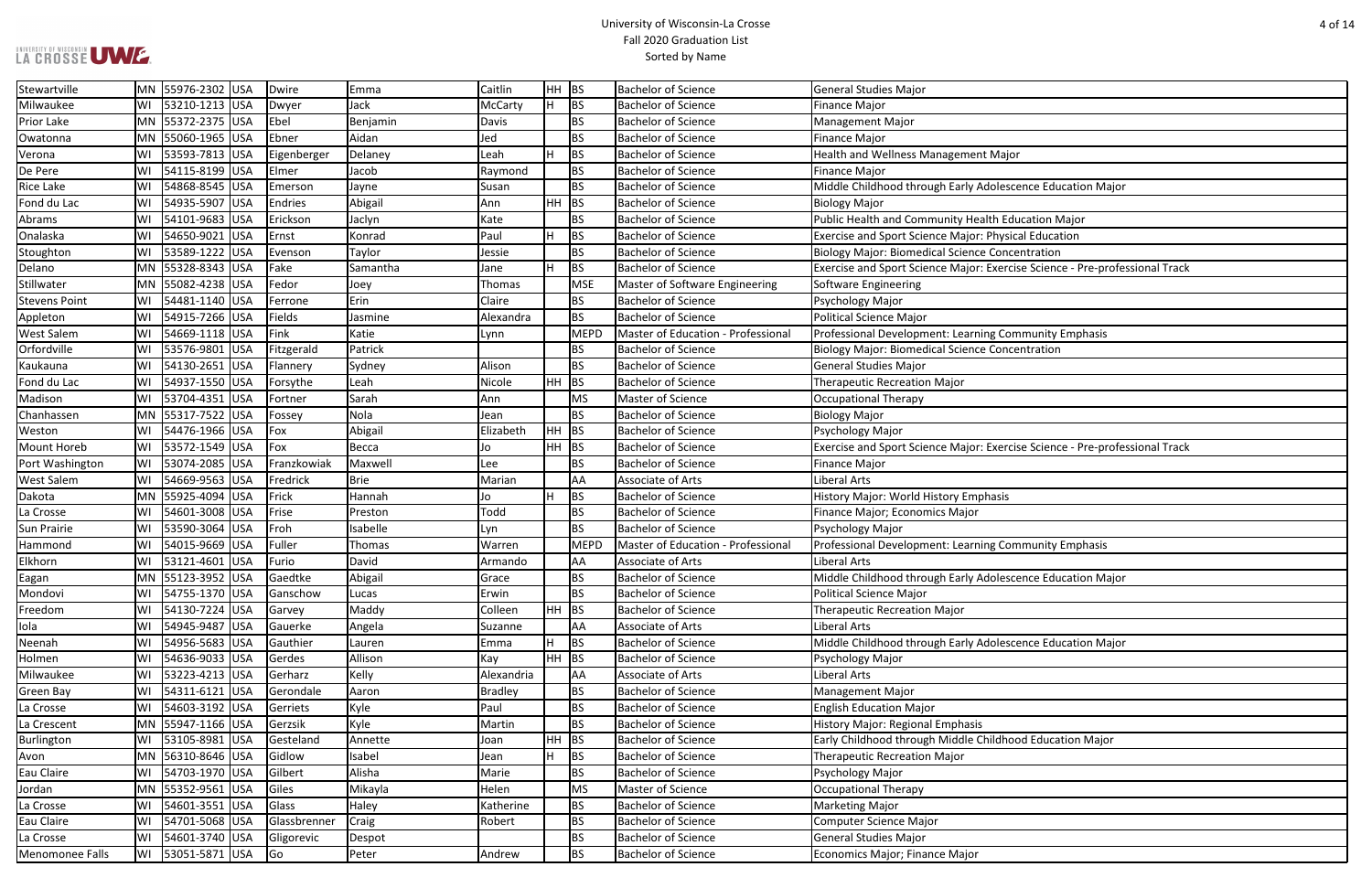### University of Wisconsin-La Crosse Fall 2020 Graduation List Sorted by Name

nce Concentration; Mathematics Major

al Leadership and Director of Instruction Emphasis

Idies Minor: Interpersonal Communication Emphasis

bhasis; Mathematics Minor: Education Emphasis

Field Option A); History Education Major

ancial Planning Concentration

rcise Science - Pre-professional Track

udies Emphasis; Philosophy Major

cise Science - Fitness Track

| Gilman                 | WI        | 54433-9579 USA    | Goebel       | Stephanie     | Mae                |           | <b>BS</b> | <b>Bachelor of Science</b>         | Psychology Major                                                |
|------------------------|-----------|-------------------|--------------|---------------|--------------------|-----------|-----------|------------------------------------|-----------------------------------------------------------------|
| <b>Richland Center</b> | WI        | 53581-2705 USA    | Golackson    | James         | Michael            |           | <b>BS</b> | <b>Bachelor of Science</b>         | Chemistry Major: Environmental Science Concentration; Math      |
| Summit                 | NJ        | 07901-3120 USA    | Gold         | Alexandra     |                    |           | MS        | Master of Science                  | <b>Therapeutic Recreation</b>                                   |
| La Crosse              | WI        | 54601-4107 USA    | Goodreau     | Alaina        | Gladys Clara HH BS |           |           | <b>Bachelor of Science</b>         | Early Childhood through Middle Childhood Education Major        |
| Onalaska               | WI        | 54650-8743 USA    | Gordon       | Ashlee        |                    |           | MEPD      | Master of Education - Professional | Professional Development: Educational Leadership and Direct     |
| New London             | WI        | 54961-8842 USA    | Gould        | Liliana       | Parker             |           | <b>BS</b> | <b>Bachelor of Science</b>         | <b>Marketing Major</b>                                          |
| Hartland               | WI        | 53029-9648 USA    | Graff        | Emilie        |                    |           | BA        | <b>Bachelor of Arts</b>            | Psychology Major                                                |
| La Crosse              | WI        | 54601-4677 USA    | Gray         | Jordan        | Michael            |           | <b>BS</b> | <b>Bachelor of Science</b>         | <b>Finance Major</b>                                            |
| Eau Claire             | WI        | 54703-0763 USA    | Gray         | Savannah      | <b>Lee</b>         |           | <b>BS</b> | <b>Bachelor of Science</b>         | Psychology Major; Communication Studies Minor: Interpersor      |
| <b>New Berlin</b>      | WI        | 53151-7502 USA    | Greco        | Ty            | Michael            |           | <b>BS</b> | <b>Bachelor of Science</b>         | <b>Accountancy Major</b>                                        |
| Altoona                | WI        | 54720-1344 USA    | Gregoire     | Jenna         | Sue                |           | BS        | <b>Bachelor of Science</b>         | <b>Therapeutic Recreation Major</b>                             |
| Frisco                 | ТX        | 75033-0726 USA    | Gribta       | Arun          | Kumar              |           | MS        | Master of Science                  | Data Science                                                    |
| Eland                  | WI        | 54427-5008 USA    | Groshek      | Kalei         | Rae                | H.        | BS        | <b>Bachelor of Science</b>         | Middle Childhood through Early Adolescence Education Major      |
| Oshkosh                | WI        | 54904-7629 USA    | Grota        | Collin        | LeRoy              |           | <b>BS</b> | <b>Bachelor of Science</b>         | Microbiology Major: Biomedical Concentration                    |
| Tomah                  | WI        | 54660-2228 USA    | Grovesteen   | Kaylee        | Rose               | $HH$ BS   |           | <b>Bachelor of Science</b>         | Middle Childhood through Early Adolescence Education Major      |
| Polo                   | IL        | 61064-1013 USA    | Gunder       | Emalie        | Shay               | H.        | BS        | <b>Bachelor of Science</b>         | Public Health and Community Health Education Major              |
| Boyceville             | WI        | 54725-9452 USA    | Guy          | Hannah        | Marie              | $HH$ BS   |           | <b>Bachelor of Science</b>         | Psychology Major                                                |
| Greenville             | WI        | 54942-8035 USA    | Guyette      | Hannah        | Catherine          | H         | BS        | <b>Bachelor of Science</b>         | Early Childhood through Middle Childhood Education Major        |
| Onalaska               | WI        | 54650-2549 USA    | Haag         | Connor        | Merlin             |           | <b>BS</b> | <b>Bachelor of Science</b>         | <b>Finance Major</b>                                            |
| South Ozone Park       | <b>NY</b> | 11420-3328 USA    | Habibulla    | Hanaan        |                    |           | MS        | Master of Science                  | <b>Medical Dosimetry</b>                                        |
| Jackson                | WI        | 53037-9724 USA    | Hahm         | Ryan          | Matthew            | H         | <b>BS</b> | <b>Bachelor of Science</b>         | Health and Wellness Management Major                            |
| <b>Belleville</b>      | WI        | 53508-9690 USA    | Halvensleben | Taylor        | Mae                | H.        | <b>BS</b> | <b>Bachelor of Science</b>         | Psychology Major                                                |
| Ontario                | WI        | 54651-7044 USA    | Hammon       | <b>Bailey</b> | Anne               | H.        | <b>BS</b> | <b>Bachelor of Science</b>         | Middle Childhood through Early Adolescence Education Major      |
| Rochester              |           | MN 55901-3125 USA | Handahl      | Autumn        | Michelle           | H         | BS        | <b>Bachelor of Science</b>         | <b>Biology Education Major</b>                                  |
| Marathon               | WI        | 54448-0384 USA    | Handrick     | Kyra          | Marie              | $HH$ BS   |           | <b>Bachelor of Science</b>         | Middle Childhood through Early Adolescence Education Major      |
| Menomonee Falls        | WI        | 53051-8331 USA    | Hanrahan     | Emily         | Katherine          |           | <b>BS</b> | <b>Bachelor of Science</b>         | Middle Childhood through Early Adolescence Education Major      |
| La Crosse              | WI        | 54601-7147 USA    | Hansen       | <b>Brice</b>  | David              |           | <b>BS</b> | <b>Bachelor of Science</b>         | Political Science Major: Education Emphasis; Mathematics Mir    |
| New Hope               |           | MN 55427-1709 USA | Hansen       | Michele       |                    | $HH$ BS   |           | <b>Bachelor of Science</b>         | Middle Childhood through Early Adolescence Education Major      |
| Chanhassen             |           | MN 55317-9449 USA | Hanson       | Kira          | Colleen            |           | <b>BS</b> | <b>Bachelor of Science</b>         | Middle Childhood through Early Adolescence Education Major      |
| <b>Mount Horeb</b>     | WI        | 53572-1812 USA    | Hanson       | Melissa       | Jo                 | $HH$ BS   |           | <b>Bachelor of Science</b>         | Middle Childhood through Early Adolescence Education Major      |
| La Crosse              | WI        | 54603-1160 USA    | Hanson       | Nicole        | Lee                |           | <b>BS</b> | <b>Bachelor of Science</b>         | Finance Major                                                   |
| La Crosse              | WI        | 54601-3114 USA    | Hardinger    | Jon           | Paul               |           | <b>BS</b> | <b>Bachelor of Science</b>         | Psychology Major                                                |
| Lodi                   | WI        | 53555-1361 USA    | Hargis       | Hannah        | Ruby               | H.        | <b>BS</b> | <b>Bachelor of Science</b>         | Sociology Major                                                 |
| Cameron                | WI        | 54822-9512 USA    | Harriman     | Justin        | Lee                |           | <b>BS</b> | <b>Bachelor of Science</b>         | <b>Biology Major: Biomedical Science Concentration</b>          |
| Madison                | WI        | 53705-4843 USA    | Harris       | Mathilda      | Madison            |           | <b>BS</b> | <b>Bachelor of Science</b>         | Social Studies Education Major (Broad Field Option A); History  |
| Waterford              | WI        | 53185-2404 USA    | Hartmann     | Sydney        | Nicole             |           | <b>AA</b> | Associate of Arts                  | Liberal Arts                                                    |
| Lakeville              |           | MN 55044-9527 USA | Hartshorn    | Nicholas      | David              |           | <b>BS</b> | <b>Bachelor of Science</b>         | Finance Major: Risk, Insurance and Financial Planning Concent   |
| Greenville             | WI        | 54942-8634 USA    | Hartz        | Stefan        | Douglass           |           | <b>BS</b> | <b>Bachelor of Science</b>         | <b>Biology Major</b>                                            |
| Gilman                 | WI        | 54433-9580 USA    | Hartzell     | Reannon       | Marie              |           | <b>BS</b> | <b>Bachelor of Science</b>         | Exercise and Sport Science Major: Exercise Science - Pre-profe  |
| Whitefish Bay          | WI        | 53217-5743 USA    | Harvey       | Rachel        | Lauren             |           | <b>BS</b> | <b>Bachelor of Science</b>         | Political Science Major                                         |
| New Richmond           | WI        | 54017-6566 USA    | Haseleu      | Austin        | Michael            | Н.        | <b>BS</b> | <b>Bachelor of Science</b>         | <b>Marketing Major</b>                                          |
| <b>Brookfield</b>      | WI        | 53005-7132 USA    | Hauer        | Katelyn       | Marie              |           | MSED      | Master of Science in Education     | Reading                                                         |
| Stillwater             |           | MN 55082-4041 USA | Haugen       | Beau          | Jason              | $HH$ $BA$ |           | <b>Bachelor of Arts</b>            | English Major: Writing and Rhetoric Studies Emphasis; Philoso   |
| Bloomington            |           | MN 55420-2407 USA | Hawn         | Brandon       | Robert             |           | <b>BS</b> | <b>Bachelor of Science</b>         | <b>Political Science Major</b>                                  |
| Ham Lake               |           | MN 55304-5448 USA | Hed          | Mikayla       | Skye               |           | <b>BA</b> | <b>Bachelor of Arts</b>            | Archaeological Studies Major                                    |
| Waupun                 | WI        | 53963-1205 USA    | Heeringa     | Benjamin      | Michael            |           | BS        | <b>Bachelor of Science</b>         | <b>Therapeutic Recreation Major</b>                             |
| Madison                | WI        | 53711-2202 USA    | Held         | Lizabeth      |                    |           | <b>BS</b> | <b>Bachelor of Science</b>         | <b>General Studies Major</b>                                    |
| Byron                  |           | MN 55920-1318 USA | Helget       | Alec          | Thomas             | $HH$ BS   |           | <b>Bachelor of Science</b>         | Exercise and Sport Science Major: Exercise Science - Fitness Tr |
|                        |           |                   |              |               |                    |           |           |                                    |                                                                 |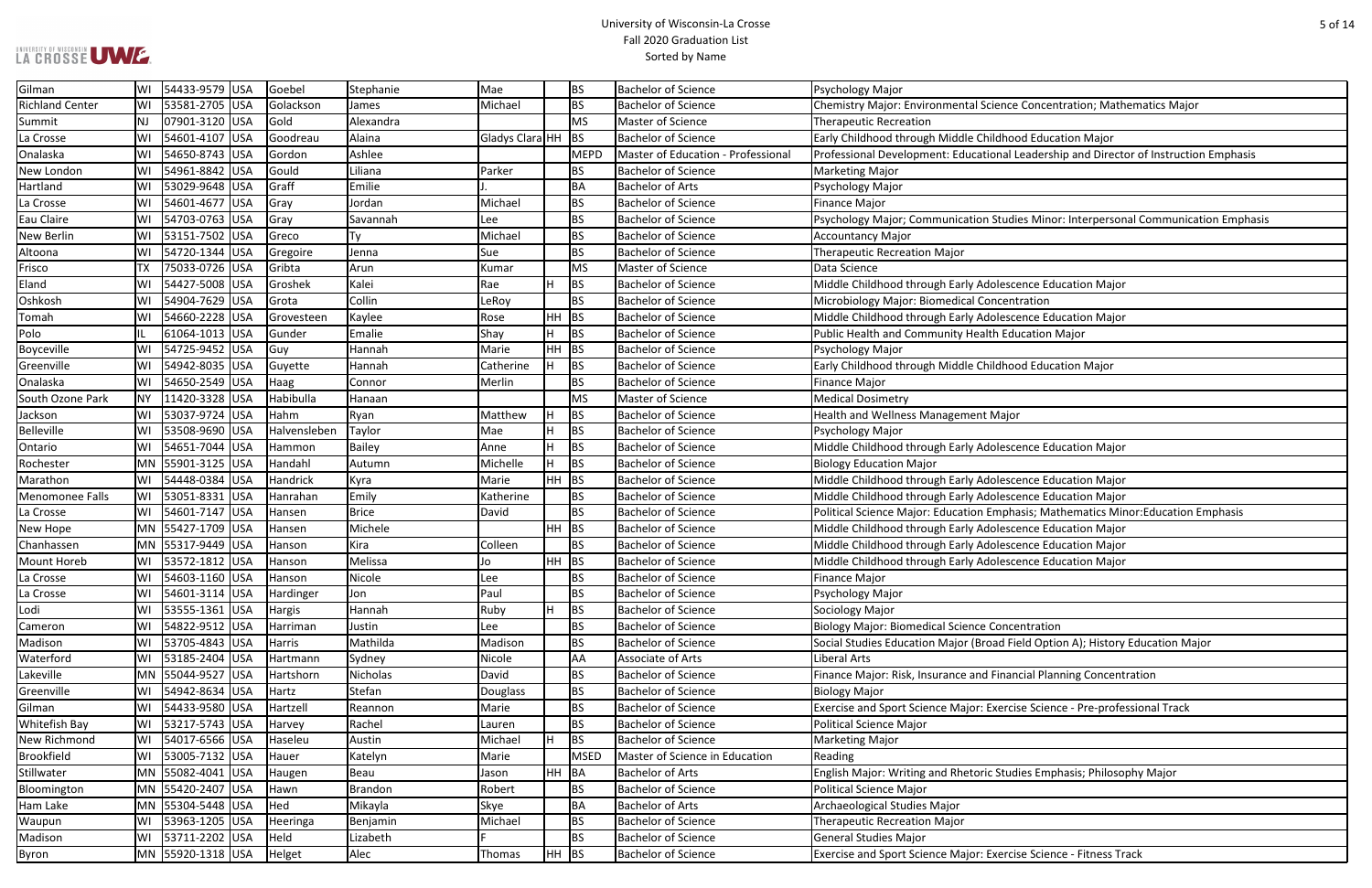### University of Wisconsin-La Crosse Fall 2020 Graduation List Sorted by Name

rcise Science - Fitness Track udies Minor: Organizational and Professional Communication Empha

Pricise Science - Pre-professional Track **Excence Education Major** B

ort Management; Communication Studies Minor: Organizational and

Education Major; Spanish Major

izational and Professional Communication Emphasis

**Beau Exame Education Major Education Major** 

izational and Professional Communication Emphasis

| Silverdale                                | PA | 18962-0549 USA    | Henderson      | Jeffrey          |                 |         | MS        | Master of Science                  | <b>Biology: Aquatic Science Concentration</b>                   |
|-------------------------------------------|----|-------------------|----------------|------------------|-----------------|---------|-----------|------------------------------------|-----------------------------------------------------------------|
| Galesville                                | WI | 54630-8009 USA    | Henscheid      | Elliot           | Karl            |         | <b>BS</b> | <b>Bachelor of Science</b>         | <b>Finance Major</b>                                            |
| Marshall                                  | WI | 53559-9329 USA    | Hensler        | Marcus           | Emil            |         | BS        | <b>Bachelor of Science</b>         | Middle Childhood through Early Adolescence Education Major      |
| Marine on Saint Croix   MN 55047-9677 USA |    |                   | Herbert        | Cole             | Michael         |         | BS        | <b>Bachelor of Science</b>         | <b>Accountancy Major</b>                                        |
| Wauwatosa                                 | WI | 53213-1924 USA    | Herbst         | Alison           | Paige           |         | BS        | <b>Bachelor of Science</b>         | <b>Marketing Major</b>                                          |
| Lancaster                                 | WI | 53813-9593 USA    | Herlitz        | Raven            | Marie           |         | BS        | <b>Bachelor of Science</b>         | Exercise and Sport Science Major: Exercise Science - Fitness Tr |
| <b>Pleasant Prairie</b>                   | WI | 53158-4533 USA    | Hilderbrand    | Anna             | Kathleen        | H       | <b>BS</b> | <b>Bachelor of Science</b>         | Psychology Major; Communication Studies Minor: Organizatio      |
| <b>New Berlin</b>                         | WI | 53151-7465 USA    | Hintze         | Grace            | Levi            | HH      | BA        | <b>Bachelor of Arts</b>            | <b>Art Major</b>                                                |
| <b>West Salem</b>                         | WI | 54669-7102 USA    | Hladik         | Jessica          | Lynn            | H       | <b>BS</b> | <b>Bachelor of Science</b>         | Exercise and Sport Science Major: Exercise Science - Pre-profe  |
| Arcadia                                   | WI | 54612-8083 USA    | Hoesley        | Hanna            | Jane            | H.      | <b>BS</b> | <b>Bachelor of Science</b>         | Middle Childhood through Early Adolescence Education Major      |
| Holmen                                    | WI | 54636-9776 USA    | Hoffman        | Katelyn          | Jean            |         | MEPD      | Master of Education - Professional | Professional Development: Learning Community Emphasis           |
| Show Low                                  | AZ | 85901-2886 USA    | Hoffman        | Nathaniel        | James           |         | BS        | <b>Bachelor of Science</b>         | <b>General Studies Major</b>                                    |
| Stillwater                                |    | MN 55082-4944 USA | Holmes         | David            | Paul            |         | <b>BS</b> | <b>Bachelor of Science</b>         | Geography Major: Environmental Science Concentration            |
| Apple Valley                              |    | MN 55124-6611 USA | Holtorf        | Brandon          | Paul            |         | MSE       | Master of Software Engineering     | Software Engineering                                            |
| Thiensville                               | WI | 53092-5996 USA    | Hopkins        | Andrew           | David           |         | <b>BS</b> | <b>Bachelor of Science</b>         | <b>Biology Major</b>                                            |
| <b>Two Rivers</b>                         | WI | 54241-2641 USA    | Horner         | Allison          | Rose            | H       | BS        | <b>Bachelor of Science</b>         | <b>Biology Major</b>                                            |
| Houston                                   |    | MN 55943-8629 USA | <b>Hoskins</b> | <b>Brett</b>     | Michael         | H       | <b>BS</b> | <b>Bachelor of Science</b>         | Exercise and Sport Science Major: Physical Education            |
| <b>Cedar Rapids</b>                       | IA | 52411-4728 USA    | Hromidko       | Nolan            | William         |         | BS        | <b>Bachelor of Science</b>         | Sociology Major                                                 |
| Plymouth                                  | WI | 53073-4061 USA    | Hunter         | Will             | Ray Frederick   |         | <b>BS</b> | <b>Bachelor of Science</b>         | <b>Marketing Major</b>                                          |
| La Crosse                                 | WI | 54601-5852 USA    | <b>Hutnik</b>  | Nathaniel        | William         |         | <b>AA</b> | Associate of Arts                  | <b>Liberal Arts</b>                                             |
| <b>Green Bay</b>                          | WI | 54313-1301 USA    | Ichella        | Tyler            | Ikenda          |         | BS        | <b>Bachelor of Science</b>         | Exercise and Sport Science Major: Sport Management; Comm        |
| Minocqua                                  | WI | 54548-9590 USA    | Isensee        | Molly            | Marie           |         | MS        | Master of Science                  | <b>Occupational Therapy</b>                                     |
| La Crosse                                 | WI | 54601-7894 USA    | Iverson        | Kyler            | Michael         | HH BS   |           | <b>Bachelor of Science</b>         | Accountancy Major; Finance Major                                |
| Plymouth                                  |    | MN 55447-1566 USA | Iwersen        | Breanna          | Nicole          |         | MS        | Master of Science                  | Occupational Therapy                                            |
| Hudson                                    | WI | 54016-7619 USA    | Jacobson       | Bradley          | Robert          |         | <b>BS</b> | <b>Bachelor of Science</b>         | <b>Management Major</b>                                         |
| Marathon                                  | WI | 54448-7502 USA    | Jaeger         |                  | Mitchell        |         | MS        | Master of Science                  | <b>Occupational Therapy</b>                                     |
| Alma Center                               | WI | 54611-8011 USA    |                | Logan<br>Ricardo |                 |         | <b>BS</b> | <b>Bachelor of Science</b>         |                                                                 |
|                                           |    | MN 55305-5046 USA | Jaime<br>Jallo | Julia            |                 | H       | BS        | <b>Bachelor of Science</b>         | <b>Accountancy Major</b>                                        |
| Minnetonka                                |    |                   |                |                  | JoAnn           |         |           |                                    | Public Health and Community Health Education Major; Spanis      |
| Cadott                                    | WI | 54727-6065 USA    | Janicki        | Garrett          | James           |         | MS        | Master of Science                  | <b>Clinical Exercise Physiology</b>                             |
| Hartland                                  | WI | 53029-2409<br>USA | Janke          | Sarah            | Nicole          | H       | BS        | <b>Bachelor of Science</b>         | <b>Accountancy Major</b>                                        |
| Hortonville                               | WI | 54944-9380 USA    | Jankowski      | Spencer          | Drew            |         | <b>BS</b> | <b>Bachelor of Science</b>         | <b>Marketing Major</b>                                          |
| De Pere                                   | WI | 54115-8656 USA    | Janssen        | Kelsey           | Rose            | H       | <b>BS</b> | <b>Bachelor of Science</b>         | <b>Biology Major</b>                                            |
| Rice Lake                                 | WI | 54868-2884 USA    | Jeffrey        | Logan            | James           |         | <b>BS</b> | <b>Bachelor of Science</b>         | Communication Studies Major: Organizational and Professiona     |
| Sun Prairie                               | WI | 53590-9246 USA    | Jegerlehner    | Brittni          | Marie           | $HH$ BS |           | <b>Bachelor of Science</b>         | <b>Therapeutic Recreation Major</b>                             |
| Deforest                                  | WI | 53532-1628 USA    | Johns          | Grace            | Ann             |         | <b>BS</b> | <b>Bachelor of Science</b>         | <b>Exercise and Sport Science Major: Sport Management</b>       |
| Maplewood                                 |    | MN 55109-4441 USA | Johnson        | Amber            | Asuncion        | $HH$ BS |           | <b>Bachelor of Science</b>         | Finance Major                                                   |
| Sun Prairie                               | WI | 53590-1246 USA    | Johnson        | Connor           | Dean            |         | BS        | <b>Bachelor of Science</b>         | Psychology Major                                                |
| Savage                                    |    | MN 55378-4902 USA | Johnson        | Donovan          | Lee             |         | BS        | <b>Bachelor of Science</b>         | Geography Major: Environmental Science Concentration            |
| <b>Beaver Dam</b>                         | WI | 53916-9032 USA    | Johnson        | Emily            | Morgan          | $HH$ BS |           | <b>Bachelor of Science</b>         | Middle Childhood through Early Adolescence Education Major      |
| Eagle                                     | WI | 53119-1453 USA    | Johnson        | Jarred           | <b>Nicholas</b> |         | <b>BS</b> | <b>Bachelor of Science</b>         | <b>Biology Major</b>                                            |
| Brownsville                               |    | MN 55919-0223 USA | Johnson        | Katy             | Elizabeth       |         | MS        | Master of Science                  | <b>Healthcare Administration</b>                                |
| La Crosse                                 | WI | 54601-2991 USA    | Jordan         | Paige            |                 |         | BA        | <b>Bachelor of Arts</b>            | English Major: Writing and Rhetoric Studies Emphasis            |
| Fond du Lac                               | WI | 54935-6397 USA    | Julka          | Kathleen         | Cary            |         | BS        | <b>Bachelor of Science</b>         | <b>Management Major</b>                                         |
| Amery                                     | WI | 54001-4904 USA    | Julson         | Hannah           | Lea             |         | <b>BS</b> | <b>Bachelor of Science</b>         | Communication Studies Major: Organizational and Professiona     |
| <b>Stevens Point</b>                      | WI | 54482-9730 USA    | Karch          | Sydney           | Kathryn         | $HH$ BS |           | <b>Bachelor of Science</b>         | Psychology Major                                                |
| Waconia                                   |    | MN 55387-1248 USA | Keefe          | John             |                 |         | <b>MS</b> | Master of Science                  | <b>Medical Dosimetry</b>                                        |
| Oconomowoc                                | WI | 53066-8751 USA    | Kefer          | Emma             | Elizabeth       |         | MS        | Master of Science                  | <b>Occupational Therapy</b>                                     |
| <b>Hastings</b>                           |    | MN 55033-8822 USA | Keller         | Brennan          | Jacob           |         | <b>BS</b> | <b>Bachelor of Science</b>         | Middle Childhood through Early Adolescence Education Major      |
|                                           |    |                   |                |                  |                 |         |           |                                    |                                                                 |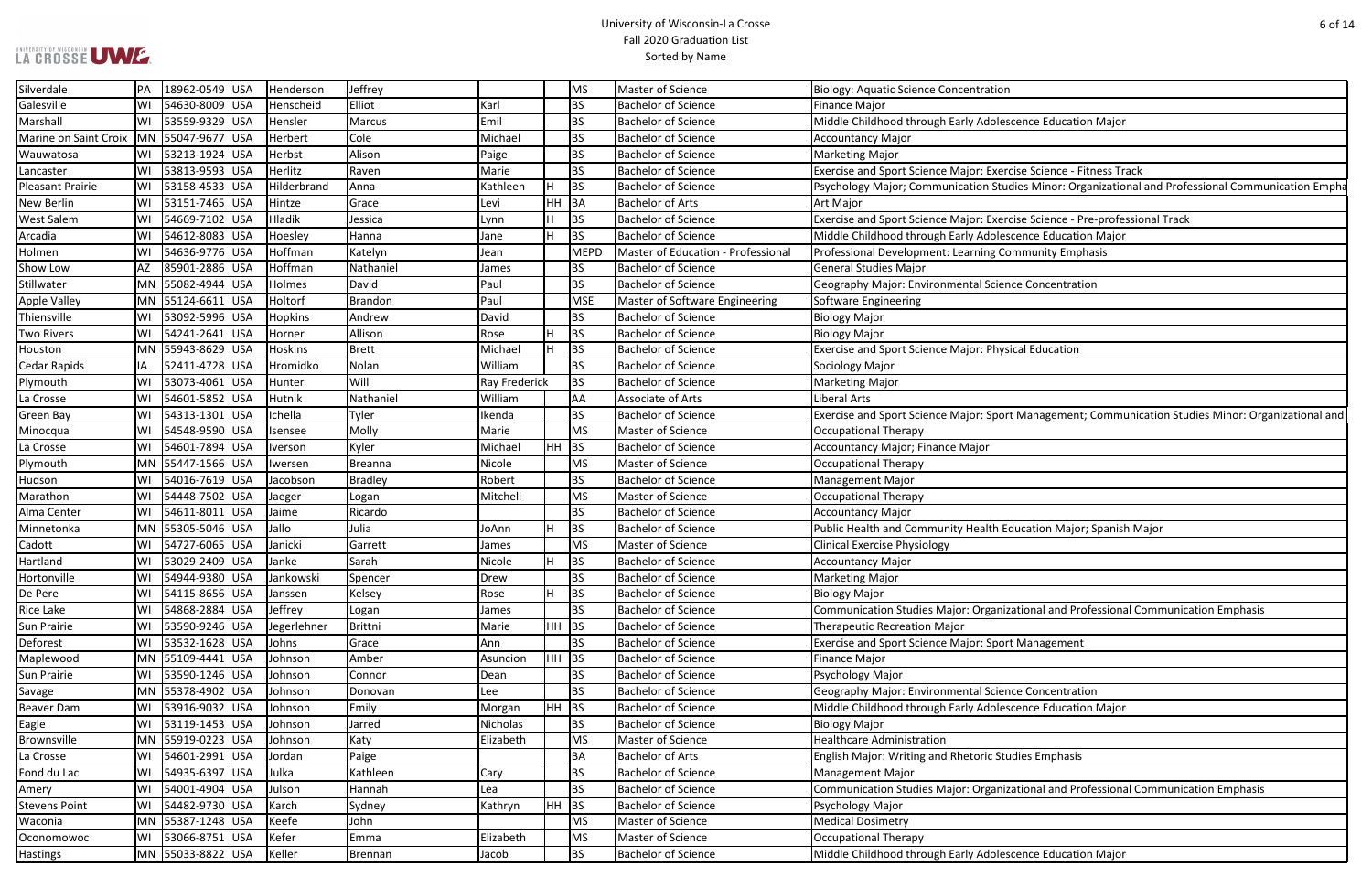### University of Wisconsin-La Crosse Fall 2020 Graduation List Sorted by Name

# ation Science Concentration

scence Education Major

rcise Science - Pre-professional Track

Fraise Science - Pre-professional Track

| Dousman                 | WI  | 53118-9669 USA    |            | Kelly          | Raud        | August         |         | BS          | <b>Bachelor of Science</b>         | <b>Computer Science Major</b>                                  |
|-------------------------|-----|-------------------|------------|----------------|-------------|----------------|---------|-------------|------------------------------------|----------------------------------------------------------------|
| Montello                | WI  | 53949-9471        | USA        | Kendall        | Danna       | <b>Bernice</b> |         | BS          | <b>Bachelor of Science</b>         | Psychology Major                                               |
| Oconomowoc              | WI  | 53066             | <b>USA</b> | Kennedy        | Ethan       | Daniel         |         | BS          | <b>Bachelor of Science</b>         | Psychology Major                                               |
| Eden Prairie            |     | MN 55347-4924     | USA        | Khan           | Sabah       | Anjum          | $HH$ BS |             | <b>Bachelor of Science</b>         | French Education Major (Early Childhood - Adolescence)         |
| Kuala Lumpur            |     | 56100             | <b>MYS</b> | Khong          | Wai Kit     |                |         | BS          | <b>Bachelor of Science</b>         | <b>Computer Science Major</b>                                  |
| Lake Tomahawk           | WI  | 54539-9213 USA    |            | Kief           | Anna        | Kathryn        | H.      | BS          | <b>Bachelor of Science</b>         | Middle Childhood through Early Adolescence Education Major     |
| Savage                  |     | MN 55378-2430 USA |            | Killmer        | Ryan        | Kenneth        |         | BS          | <b>Bachelor of Science</b>         | Geography Major: Geographic Information Science Concentra      |
| <b>Brodhead</b>         | W١  | 53520-1815 USA    |            | Kirby          | Zach        | Austin         |         | BS          | <b>Bachelor of Science</b>         | Management Major                                               |
| La Crosse               | WI  | 54601-4560 USA    |            | Klabon         | Andrew      | Jacob          |         | <b>BS</b>   | <b>Bachelor of Science</b>         | <b>Biology Major</b>                                           |
| La Crosse               | WI  | 54601-3707 USA    |            | Klein          | Dylan       |                |         | BS          | <b>Bachelor of Science</b>         | Philosophy Major                                               |
| Tomah                   | WI  | 54660-1900 USA    |            | Klinge         | Richard     | Hamlet         |         | BA          | <b>Bachelor of Arts</b>            | Theatre Arts Major: Performance Emphasis                       |
| Evansville              | WI  | 53536-8204 USA    |            | Klopp          | Megan       | Aspen          |         | BS          | <b>Bachelor of Science</b>         | <b>Marketing Major</b>                                         |
| Rushford                |     | MN 55971-5101 USA |            | Knutson        | <b>Nick</b> | Lee            |         | BS          | <b>Bachelor of Science</b>         | <b>Public Administration Major</b>                             |
| La Crosse               | WI  | 54601-2594 USA    |            | Koenen         | Pierson     | James          |         | BS          | <b>Bachelor of Science</b>         | <b>Biology Major</b>                                           |
| <b>Fort Myers</b>       | FL. | 33913-8275 USA    |            | Koepp          | Maddie      | Emily          | $HH$ BS |             | <b>Bachelor of Science</b>         | Middle Childhood through Early Adolescence Education Major     |
| Onalaska                | WI  | 54650-8827        | USA        | Kohlwey        | Taylor      | Scott          |         | <b>AA</b>   | Associate of Arts                  | <b>Liberal Arts</b>                                            |
| <b>West Salem</b>       | WI  | 54669-1958 USA    |            | Korson         | Marissa     | Lynn           |         | MEPD        | Master of Education - Professional | Professional Development: Learning Community Emphasis          |
| St Louis Park           |     | MN 55416-4962 USA |            | Kostick        | Lee         | Steven         |         | MS          | Master of Science                  | Data Science                                                   |
| Kiel                    | WI  | 53042-4240 USA    |            | <b>Kreis</b>   | Amber       | Diane          | $HH$ BS |             | <b>Bachelor of Science</b>         | Middle Childhood through Early Adolescence Education Major     |
| Rochester               |     | MN 55906-2639 USA |            | Kroeplin       | Haley       | Mae            |         | MS          | Master of Science                  | <b>Medical Dosimetry</b>                                       |
| Sun Prairie             | WI  | 53590-4204 USA    |            | Kromke         | Maddy       | Rae            | н       | <b>BS</b>   | <b>Bachelor of Science</b>         | Exercise and Sport Science Major: Exercise Science - Pre-profe |
| Greenville              | WI  | 54942-2301 USA    |            | Kronser        | Melissa     |                | H.      | BA          | <b>Bachelor of Arts</b>            | Psychology Major                                               |
| <b>Wisconsin Rapids</b> | WI  | 54494-3126 USA    |            | Krzykowski     | Derek       | Scott          |         | <b>BS</b>   | <b>Bachelor of Science</b>         | Public Health and Community Health Education Major             |
| Sparta                  | WI  | 54656-2274 USA    |            | Krzykowski     | Kadie       | Sandra         |         | BS          | <b>Bachelor of Science</b>         | Exercise and Sport Science Major: Exercise Science - Pre-profe |
| Baldwin                 | WI  | 54002-3228 USA    |            | <b>Kusilek</b> | Aaron       | Michael        |         | <b>BS</b>   | <b>Bachelor of Science</b>         | <b>Political Science Major</b>                                 |
| Minnetonka              |     | MN 55345-6224     | USA        | Kvam           | Nicolette   | Elaine         | $HH$ BS |             | <b>Bachelor of Science</b>         | Public Health and Community Health Education Major             |
| Oconomowoc              | WI  | 53066-1245 USA    |            | Labellarte     | Dominic     | Austin         |         | BS          | <b>Bachelor of Science</b>         | <b>Finance Major</b>                                           |
| Freedom                 | WI  | 54913-8996 USA    |            | Landsverk      | Nicholas    | Michael        |         | <b>BS</b>   | <b>Bachelor of Science</b>         | <b>Management Major</b>                                        |
| Harmony                 |     | MN 55939-6533 USA |            | Lange          | Alex        | Wayne          | H       | <b>BS</b>   | <b>Bachelor of Science</b>         | Social Studies Education Major (Broad Field Option B)          |
| Neenah                  | WI  | 54956-4615 USA    |            | Lange          | Jacob       | James          |         | <b>AA</b>   | Associate of Arts                  | Liberal Arts                                                   |
| Tomah                   | WI  | 54660-1708 USA    |            | Lanska         | John        | R              |         | BS          | <b>Bachelor of Science</b>         | <b>Computer Science Major</b>                                  |
| <b>River Falls</b>      | WI  | 54022-5402 USA    |            | Larsen         | Alyssa      | Maureen        | H       | <b>BS</b>   | <b>Bachelor of Science</b>         | Microbiology Major: Biomedical Concentration                   |
| Stoddard                | WI  | 54658-9561 USA    |            | Larson         | Vanessa     | Marie          |         | <b>BS</b>   | <b>Bachelor of Science</b>         | Middle Childhood through Early Adolescence Education Major     |
| Racine                  | WI  | 53405-2323 USA    |            | Lasee          | Annika      | Rose Christel  |         | BA          | <b>Bachelor of Arts</b>            | <b>German Studies Major</b>                                    |
| Monroe                  | WI  | 53566-3004 USA    |            | Latimer        | Benjamin    | James          | H       | <b>BS</b>   | <b>Bachelor of Science</b>         | Middle Childhood through Early Adolescence Education Major     |
| Chanhassen              |     | MN 55317-9787 USA |            | Laurent        | Grace       | Kathryn        |         | MS          | Master of Science                  | <b>Occupational Therapy</b>                                    |
| Mound                   |     | MN 55364-1531 USA |            | Lea            | Logan       | Jensen         |         | <b>BS</b>   | <b>Bachelor of Science</b>         | International Business Major; Spanish Major                    |
| New Berlin              | WI  | 53151-8268 USA    |            | Lee            | Jessica     | Michelle       |         | <b>BS</b>   | <b>Bachelor of Science</b>         | <b>Marketing Major</b>                                         |
| Kendall                 | WI  | 54638-7081 USA    |            | Lee            | Kristin     | Melissa        |         | MEPD        | Master of Education - Professional | Professional Development: Learning Community Emphasis          |
| Weston                  | WI  | 54476-2825        | USA        | Lee            | Lao         | Xang           |         | MS          | Master of Science                  | <b>Clinical Exercise Physiology</b>                            |
| Burnsville              |     | MN 55337-2666 USA |            | Lee            | Nicholas    | Jeremiah       |         | <b>BS</b>   | <b>Bachelor of Science</b>         | <b>Marketing Major</b>                                         |
| Wausau                  | WI  | 54401-0622 USA    |            | Lee            | Peter       | Tswimsim       |         | <b>BS</b>   | <b>Bachelor of Science</b>         | Theatre Arts Major: Performance Emphasis                       |
| La Crosse               | WI  | 54601-7914 USA    |            | Lee            | Salena      | Lwgci          |         | <b>BS</b>   | <b>Bachelor of Science</b>         | <b>Biology Major</b>                                           |
| Onalaska                | WI  | 54650-2548 USA    |            | Lee            | Xeng        |                |         | <b>MEPD</b> | Master of Education - Professional | Professional Development: Learning Community Emphasis          |
| <b>Wisconsin Dells</b>  | WI  | 53965-1111 USA    |            | Leeck          | Elizabeth   | Sophia         |         | <b>BS</b>   | <b>Bachelor of Science</b>         | Psychology Major; Art Major                                    |
| La Crosse               | WI  | 54601-3540 USA    |            | Lehmann        | Madalyn     | Marie          |         | BS          | <b>Bachelor of Science</b>         | <b>Management Major</b>                                        |
| <b>Saint Charles</b>    | IL  | 60175-6813 USA    |            | Leitner        | Steven      | Randall        |         | <b>BS</b>   | <b>Bachelor of Science</b>         | <b>Economics Major</b>                                         |
| Westby                  | WI  | 54667-1138 USA    |            | Lemke          | Morgan      | Mae            |         | <b>BA</b>   | <b>Bachelor of Arts</b>            | Political Science Major                                        |
|                         |     |                   |            |                |             |                |         |             |                                    |                                                                |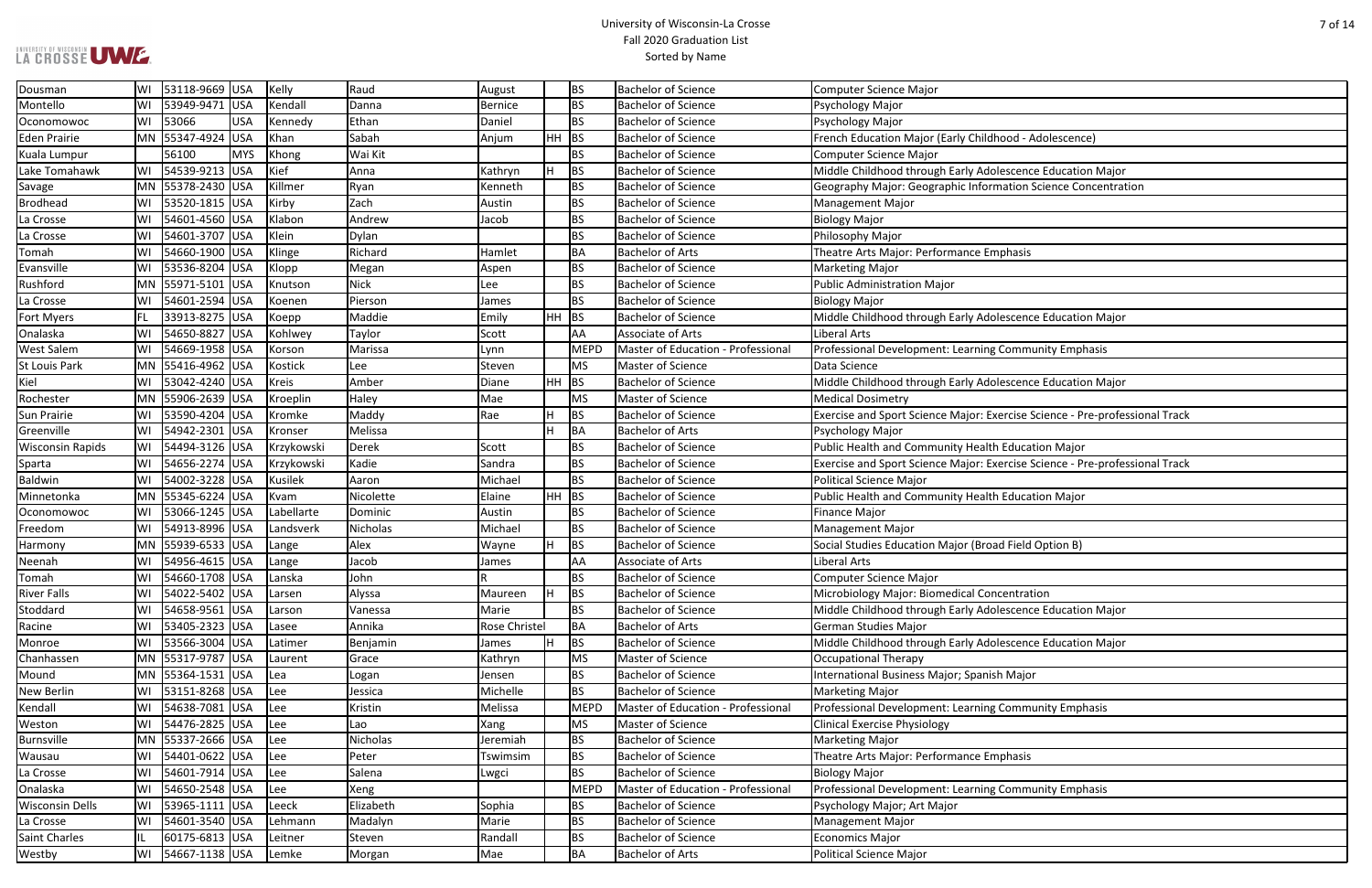### University of Wisconsin-La Crosse Fall 2020 Graduation List Sorted by Name

Franksville WI 53126-9204 USA Lovely Lauren Michelle H BS Bachelor of Science Middle Childhood through Early Adolescence Education Major I Field Option A); History Education Major

**Excence Education Major**<br> **Excence Education Major** 

**Robinso** Major: Interpersonal Communication Emphasis

Field Option A); History Education Major

| Saint Michael          |    | MN 55376-1029 USA |            | Lenz          | Hayley      | Rose         | H.      | BS          | <b>Bachelor of Science</b>         | Middle Childhood through Early Adolescence Education Major     |
|------------------------|----|-------------------|------------|---------------|-------------|--------------|---------|-------------|------------------------------------|----------------------------------------------------------------|
| Arcadia                | WI | 54612-7219 USA    |            | Lepsch        | Halley      | Rose         |         | BS          | <b>Bachelor of Science</b>         | Spanish Education Major (Early Childhood - Adolescence)        |
| Seymour                | WI | 54165-8312 USA    |            | Lerum         | Maggie      | Rebecca      | HH BA   |             | <b>Bachelor of Arts</b>            | English Major: Writing and Rhetoric Studies Emphasis           |
| Port Washington        | WI | 53074-2632 USA    |            | Lesniak       | Emily       | Mae          |         | <b>BS</b>   | <b>Bachelor of Science</b>         | <b>Biology Major</b>                                           |
| Waterford              | WI | 53185-3622 USA    |            | Lestan        | Tom         |              | $HH$ BS |             | <b>Bachelor of Science</b>         | <b>Biology Major</b>                                           |
| Portage                | WI | 53901-1454 USA    |            | Levendoski    | Lucas       | Dale         |         | MEPD        | Master of Education - Professional | Professional Development: Learning Community Emphasis          |
| Nashotah               | WI | 53058-9471 USA    |            | Lewis         | Rachel      | Elaine       |         | <b>BS</b>   | <b>Bachelor of Science</b>         | <b>Marketing Major</b>                                         |
| Rochester              |    | MN 55904-5244 USA |            | Lewison       | Shania      | Barbara      |         | <b>BS</b>   | <b>Bachelor of Science</b>         | Health and Wellness Management Major                           |
| TongHua                |    | 134100            | <b>CHN</b> | Lin           | Mingjia     |              |         | MSE         | Master of Software Engineering     | <b>Software Engineering</b>                                    |
| San Marino             | CA | 91108-2846 USA    |            | Lin           | Tiffany     | Gee-Ting     |         | MS          | Master of Science                  | <b>Medical Dosimetry</b>                                       |
| Whitelaw               | WI | 54247-9709        | USA        | Linsmeier     | Laura       | Marie        |         | MS          | Master of Science                  | <b>Occupational Therapy</b>                                    |
| Greenfield             | W١ | 53228-2822 USA    |            | Litza         | Jaron       | Ray          |         | <b>BS</b>   | <b>Bachelor of Science</b>         | <b>Finance Major</b>                                           |
| <b>Grove City</b>      | OH | 43123-9019 USA    |            | Liu           | Michal      |              |         | MS          | Master of Science                  | <b>Medical Dosimetry</b>                                       |
| Prior Lake             |    | MN 55372-1299 USA |            | Loader        | Emma        | Marie        | $HH$ BS |             | <b>Bachelor of Science</b>         | Psychology Major                                               |
| Lake Elmo              |    | MN 55042-4418 USA |            | Lodahl        | Emily       | Elizabeth    |         | <b>BS</b>   | <b>Bachelor of Science</b>         | <b>Therapeutic Recreation Major</b>                            |
| Onalaska               | WI | 54650-8813 USA    |            | Lofald        | Claire      | Catherine    |         | <b>BS</b>   | <b>Bachelor of Science</b>         | Public Health and Community Health Education Major             |
| Sparta                 | WI | 54656-6666 USA    |            | Long          | Megan       |              |         | <b>MSED</b> | Master of Science in Education     | Reading                                                        |
| Minneapolis            |    | MN 55418-3119 USA |            | Loos          | Ryan        | Stephen      |         | MS          | Master of Science                  | Data Science                                                   |
| Franksville            | WI | 53126-9204 USA    |            | Lovely        | Lauren      | Michelle     | H.      | <b>BS</b>   | <b>Bachelor of Science</b>         | Middle Childhood through Early Adolescence Education Major     |
| Osceola                | WI | 54020-8045 USA    |            | Lowney        | Victor      | <b>Brian</b> |         | <b>BS</b>   | <b>Bachelor of Science</b>         | Social Studies Education Major (Broad Field Option A); History |
| <b>Blue River</b>      | WI | 53518-4923 USA    |            | Luck          | Charles     | Ethan        |         | BS          | <b>Bachelor of Science</b>         | <b>Computer Science Major</b>                                  |
| La Crosse              | WI | 54601-7252 USA    |            | Ludwigson     | Connor      |              | HH.     | <b>BS</b>   | <b>Bachelor of Science</b>         | Computer Science Major: Embedded Systems Emphasis              |
| Norwalk                | WI | 54648-7068 USA    |            | Luxton        | Gabrielle   | Erin         | H       | BS          | <b>Bachelor of Science</b>         | Middle Childhood through Early Adolescence Education Major     |
| Delano                 |    | MN 55328-9117 USA |            | Maas          | Tori        | Kate         |         | BS          | <b>Bachelor of Science</b>         | <b>Management Major</b>                                        |
| La Crosse              | WI | 54601-4588 USA    |            | Macalalad     | Michael     |              |         | <b>AA</b>   | Associate of Arts                  | <b>Liberal Arts</b>                                            |
| <b>North Prairie</b>   | WI | 53153-9726 USA    |            | Majewski      | Allison     | Marie        | H.      | <b>BS</b>   | <b>Bachelor of Science</b>         | Psychology Major                                               |
| Lacey                  |    | WA 98516-3894 USA |            | Maloney       | Patrick     | Reid         |         | <b>BS</b>   | <b>Bachelor of Science</b>         | <b>Political Science Major</b>                                 |
| Galesville             | WI | 54630-8321 USA    |            | Maloney       | Stephanie   | Lee          |         | <b>BS</b>   | <b>Bachelor of Science</b>         | <b>Biology Major: Aquatic Science Concentration</b>            |
| Colgate                | WI | 53017-9389 USA    |            | Malucha       | Nicholas    | Stephen      | H       | BS          | <b>Bachelor of Science</b>         | <b>Management Major</b>                                        |
| La Crosse              | WI | 54601-7778 USA    |            | Mandel        | Ryan        | Duane        |         | <b>MEPD</b> | Master of Education - Professional | Professional Development: Learning Community Emphasis          |
| Robbinsdale            |    | MN 55422-3730 USA |            | Manrique      | Carmen      | Marie        |         | BA          | <b>Bachelor of Arts</b>            | Spanish Major; Communication Studies Major: Interpersonal C    |
| Rochester              |    | MN 55901-5506 USA |            | Manuell       | Kayla       | Lou          | $HH$ BS |             | <b>Bachelor of Science</b>         | <b>Biology Major</b>                                           |
| <b>Lyndon Station</b>  | WI | 53944-9668 USA    |            | Marien        | Katie       | Crowley      |         | MSED        | Master of Science in Education     | Reading                                                        |
| Waukesha               | WI | 53189-6437 USA    |            | Marose        | Emmy        | Anne         |         | BA          | <b>Bachelor of Arts</b>            | Sociology Major                                                |
| Tomah                  | WI | 54660-1200 USA    |            | Marten Steidl | Makayla     | Marie        |         | <b>BS</b>   | <b>Bachelor of Science</b>         | <b>Therapeutic Recreation Major</b>                            |
| Mankato                |    | MN 56001-6854 USA |            | Maurino       | Christopher | Michael      |         | MS          | Master of Science                  | <b>Medical Dosimetry</b>                                       |
| Reedsburg              | WI | 53959-2230 USA    |            | Mazur         | Cal         | Edmund       |         | <b>BS</b>   | <b>Bachelor of Science</b>         | <b>Biology Major</b>                                           |
| Trempealeau            | WI | 54661-9332 USA    |            | Mc Millen     | Kristy      | Lyn          |         | MEPD        | Master of Education - Professional | Professional Development: Learning Community Emphasis          |
| Fond du Lac            | WI | 54937-7795 USA    |            | McArthur      | Daniel      | Joseph       |         | BA          | <b>Bachelor of Arts</b>            | Spanish Major                                                  |
| Chippewa Falls         | WI | 54729-5937 USA    |            | McCann        | Morgan      | Elizabeth    |         | BA          | <b>Bachelor of Arts</b>            | Sociology Major                                                |
| <b>Wisconsin Dells</b> | WI | 53965-1719 USA    |            | McClyman      | Elizabeth   | Marie        |         | <b>BS</b>   | <b>Bachelor of Science</b>         | <b>Therapeutic Recreation Major</b>                            |
| Altoona                | WI | 54720-1808 USA    |            | McDaniel      | Isabel      | Ostenso      |         | <b>BA</b>   | <b>Bachelor of Arts</b>            | English Major: Writing and Rhetoric Studies Emphasis           |
| Sparta                 | WI | 54656-1654 USA    |            | McDonald      | Alayna      | Marie        |         | AA          | Associate of Arts                  | Liberal Arts                                                   |
| Ortonville             | MI | 48462-9008 USA    |            | McGinnis      | Elizabeth   |              |         | MS          | Master of Science                  | <b>Medical Dosimetry</b>                                       |
| Caledonia              |    | MN 55921-1449 USA |            | McGraw        | Zachary     | Michael      |         | <b>BS</b>   | <b>Bachelor of Science</b>         | Social Studies Education Major (Broad Field Option A); History |
| <b>Beaver Dam</b>      | WI | 53916-9341 USA    |            | McKnight      | Sophie      | Elizabeth    |         | <b>BS</b>   | <b>Bachelor of Science</b>         | <b>Biology Major: Biomedical Science Concentration</b>         |
| Oshkosh                | WI | 54904-7645 USA    |            | McVey         | Caitlyn     | Elizabeth    |         | BS          | <b>Bachelor of Science</b>         | Communication Studies Major: Media Studies Emphasis            |
| Holmen                 | WI | 54636-9553 USA    |            | Mead          | Haley       | Renee        | H       | <b>BS</b>   | <b>Bachelor of Science</b>         | Middle Childhood through Early Adolescence Education Major     |
|                        |    |                   |            |               |             |              |         |             |                                    |                                                                |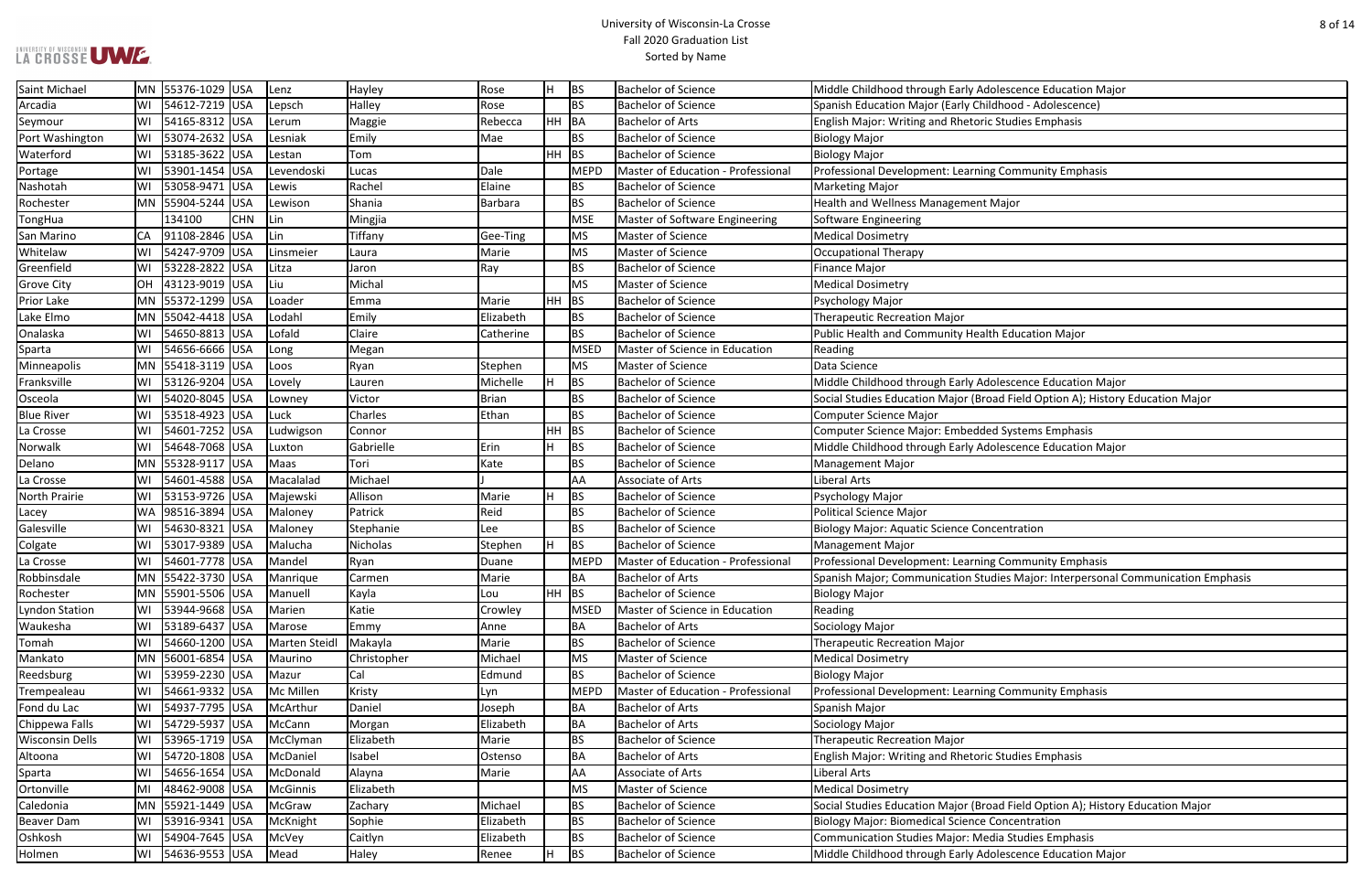### University of Wisconsin-La Crosse Fall 2020 Graduation List Sorted by Name

### hasis; Theatre Arts Minor: Design / Technical Emphasis

rcise Science - Pre-professional Track

s Minor: Organizational and Professional Communication Emphasis

Major: General Emphasis

zational and Professional Communication Emphasis

rcise Science - Pre-professional Track

sical Education; Coaching Competitive Athletics Concentration

| Oconomowoc              | WI        | 53066-2851 USA      |            | Medd        | Richard        | Evan          |         | BA        | <b>Bachelor of Arts</b>    | Theatre Arts Major: Performance Emphasis; Theatre Arts Mino    |
|-------------------------|-----------|---------------------|------------|-------------|----------------|---------------|---------|-----------|----------------------------|----------------------------------------------------------------|
| Caledonia               |           | MN 55921-1031 USA   |            | Meiners     | Erin           | Marie         |         | <b>BS</b> | <b>Bachelor of Science</b> | <b>Marketing Major</b>                                         |
| La Crosse               | WI        | 54601-3691 USA      |            | Mekelburg   | Aubray         | Marie         |         | BA        | <b>Bachelor of Arts</b>    | Psychology Major                                               |
| La Crosse               | WI        | 54601-4683          | USA        | Melke       | Benjamin       | Ray           |         | <b>BS</b> | <b>Bachelor of Science</b> | Social Studies Education Major (Broad Field Option B)          |
| La Crosse               | WI        | 54601-4683 USA      |            | Melke       | <b>Bridget</b> | Ann           |         | <b>BS</b> | <b>Bachelor of Science</b> | Physics Major: Applied Physics Emphasis                        |
| Appleton                | WI        | 54914-5347 USA      |            | Mellberg    | Megan          | Marie         |         | BS        | <b>Bachelor of Science</b> | <b>English Education Major</b>                                 |
| Farmington              |           | MN 55024-7148 USA   |            | Mercurio    | Gina           | Marie         |         | <b>BS</b> | <b>Bachelor of Science</b> | Early Childhood through Middle Childhood Education Major       |
| Eleva                   | WI        | 54738-4139 USA      |            | Mestelle    | Danielle       | Jo            |         | <b>BS</b> | <b>Bachelor of Science</b> | Finance Major; Marketing Major                                 |
| Hortonville             | WI        | 54944-1010 USA      |            | Meulemans   | Morgan         | Elizabeth     | H.      | <b>BS</b> | <b>Bachelor of Science</b> | Exercise and Sport Science Major: Exercise Science - Pre-profe |
| Farmington              |           | MN 55024-6608 USA   |            | Meyer       | Lauren         | Taylor        |         | <b>BS</b> | <b>Bachelor of Science</b> | Middle Childhood through Early Adolescence Education Major     |
| Madison                 | WI        | 53705-5207 USA      |            | Meyer       | Samuel         | Walker        |         | <b>BS</b> | <b>Bachelor of Science</b> | <b>Marketing Major</b>                                         |
| Appleton                | WI        | 54914-5546 USA      |            | Meyers      | Maxwell        | James         |         | <b>BS</b> | <b>Bachelor of Science</b> | <b>Political Science Major</b>                                 |
| Franklin                | WI        | 53132-9300 USA      |            | Michlig     | Zoey           | Jane          | H.      | <b>BS</b> | <b>Bachelor of Science</b> | Middle Childhood through Early Adolescence Education Major     |
| Prairie du Sac          | WI        | 53578-1000 USA      |            | Miller      | Cole           | Bradley       | $HH$ BS |           | <b>Bachelor of Science</b> | <b>Biology Major</b>                                           |
| Oshkosh                 | WI        | 54904-9530 USA      |            | Miller      | Connor         | James         | $HH$ BS |           | <b>Bachelor of Science</b> | <b>Accountancy Major</b>                                       |
| Lago Vista              | <b>TX</b> | 78645-6430 USA      |            | Mills       | Taryn          | Maura         |         | <b>BS</b> | <b>Bachelor of Science</b> | Geography Major: Environmental Science Concentration           |
| Hayward                 | WI        | 54843-3501 USA      |            | Mitchell    | Alex           | Thomas        |         | <b>BS</b> | <b>Bachelor of Science</b> | <b>Therapeutic Recreation Major</b>                            |
| Madison                 | WI        | 53716-2246 USA      |            | Moldenhauer | Jack           | Trevor        |         | <b>BS</b> | <b>Bachelor of Science</b> | Finance Major; Communication Studies Minor: Organizational     |
| <b>Cottage Grove</b>    |           | MN  55016-1065  USA |            | Monson      | Mitch          | Allen         |         | <b>BS</b> | <b>Bachelor of Science</b> | <b>Marketing Major</b>                                         |
| La Crosse               | WI        | 54601-3063 USA      |            | Moran       | Zachary        | Scott         |         | <b>BS</b> | <b>Bachelor of Science</b> | <b>Biology Major: Biomedical Science Concentration</b>         |
| Patch Grove             | WI        | 53817-0173 USA      |            | Morgan      | Alexander      | Jerome        |         | <b>MS</b> | Master of Science          | <b>Occupational Therapy</b>                                    |
| Lodi                    | WI        | 53555-1582 USA      |            | Mori        | Danielle       | Elizabeth     |         | <b>BS</b> | <b>Bachelor of Science</b> | Geography Major: Environmental Science Concentration           |
| La Crosse               | WI        | 54601-7536 USA      |            | Morrison    | Kathryn        | Joan          | $HH$ BS |           | <b>Bachelor of Science</b> | <b>Chemistry Major: ACS Certification</b>                      |
| Butternut               | WI        | 54514-8826 USA      |            | Mortenson   | Chanse         | Josiah Bear   |         | <b>BS</b> | <b>Bachelor of Science</b> | Music Major: Choral Emphasis; Music Major: General Emphas      |
| Madison                 | WI        | 53718-6520 USA      |            | Moser       | Madison        | Riley         |         | <b>BS</b> | <b>Bachelor of Science</b> | Early Childhood through Middle Childhood Education Major       |
| La Crosse               | WI        | 54601-5480 USA      |            | Moua        | Tou            |               |         | AA        | Associate of Arts          | Liberal Arts                                                   |
| Wauwatosa               | WI        | 53213-2139 USA      |            | Mullarkey   | Jane           | Ann           |         | <b>BS</b> | <b>Bachelor of Science</b> | Communication Studies Major: Organizational and Profession     |
| Fond Du Lac             | WI        | 54937-9316 USA      |            | Munger      | Kaitlyn        | Rose          |         | <b>BS</b> | <b>Bachelor of Science</b> | <b>Psychology Major</b>                                        |
| La Crosse               | WI        | 54601-4015 USA      |            | Munk        | Samuel         | Stoneman      |         | <b>BS</b> | <b>Bachelor of Science</b> | <b>Biology Major: Aquatic Science Concentration</b>            |
| <b>New Berlin</b>       | WI        | 53151-9200 USA      |            | Murphy      | Matthew        | James         |         | <b>BS</b> | <b>Bachelor of Science</b> | Communication Studies Major: Media Studies Emphasis            |
| Lomira                  | WI        | 53048-4402 USA      |            | Murray      | Sean           | Patrick       |         | <b>BS</b> | <b>Bachelor of Science</b> | <b>Marketing Major</b>                                         |
| Spicer                  |           | MN 56288            | <b>USA</b> | Nelson      | Elijah         | James         |         | <b>BS</b> | <b>Bachelor of Science</b> | <b>Finance Major</b>                                           |
| Blair                   | WI        | 54616-9039 USA      |            | Nelson      | Elizabeth      |               |         | <b>BS</b> | <b>Bachelor of Science</b> | Psychology Major                                               |
| <b>Beloit</b>           | WI        | 53511-8761 USA      |            | Nelson      | Kailey         | Marie         |         | <b>BS</b> | <b>Bachelor of Science</b> | Exercise and Sport Science Major: Exercise Science - Pre-profe |
| Pine City               |           | MN 55063-6030 USA   |            | Nelson      | Taylor         | Rae           |         | <b>MS</b> | Master of Science          | <b>Occupational Therapy</b>                                    |
| Madison                 | WI        | 53718-2900 USA      |            | Nelson      | Taylor         | Sierra        |         | MS        | Master of Science          | <b>Occupational Therapy</b>                                    |
| La Crosse               | WI        | 54601-5139 USA      |            | Nelson      | Thomas         | Michael       |         | <b>BS</b> | <b>Bachelor of Science</b> | <b>Accountancy Major</b>                                       |
| Ramsey                  |           | MN 55303-5635 USA   |            | <b>Ness</b> | Fiona          | Eileen        |         | BS        | <b>Bachelor of Science</b> | <b>Women's Studies Major</b>                                   |
| <b>Wisconsin Rapids</b> | WI        | 54494-9710 USA      |            | Neve        | Cedric         | Maxwell       | H.      | <b>BS</b> | <b>Bachelor of Science</b> | <b>Biology Major</b>                                           |
| Corvallis               | OR        | 97330-1483 USA      |            | Nguyen      | Timothy        |               |         | <b>MS</b> | Master of Science          | <b>Medical Dosimetry</b>                                       |
| Trempealeau             | WI        | 54661-9324 USA      |            | Nichols     | Whitney        | Janice        |         | BS        | <b>Bachelor of Science</b> | Early Childhood through Middle Childhood Education Major       |
| <b>Hales Corners</b>    | WI        | 53130-2433 USA      |            | Niemuth     | <b>Brianna</b> | $\mathcal{U}$ |         | MS        | Master of Science          | <b>Medical Dosimetry</b>                                       |
| <b>Highland Park</b>    | IL        | 60035-1936 USA      |            | Norcia      | Luke           | Edward        |         | <b>BS</b> | <b>Bachelor of Science</b> | Exercise and Sport Science Major: Physical Education; Coachin  |
| Caledonia               |           | MN 55921-9500 USA   |            | Nord        | Josh           | David         |         | <b>BS</b> | <b>Bachelor of Science</b> | Exercise and Sport Science Major: Physical Education           |
| Minneapolis             |           | MN 55408-4808 USA   |            | O'Connor    | Riley          | Scott         |         | MS        | Master of Science          | <b>Clinical Exercise Physiology</b>                            |
| Fond du Lac             | WI        | 54937-8718 USA      |            | O'Donnell   | John           | Patrick       |         | <b>BS</b> | <b>Bachelor of Science</b> | <b>Computer Science Major</b>                                  |
| Onalaska                | WI        | 54650-2172 USA      |            | O'Driscoll  | Liam           | George        | HH BA   |           | <b>Bachelor of Arts</b>    | <b>Political Science Major</b>                                 |
| South Saint Paul        |           | MN 55076-1839 USA   |            | Oelerking   | Emma           | Phyllis       | HH BA   |           | <b>Bachelor of Arts</b>    | Spanish Major                                                  |
|                         |           |                     |            |             |                |               |         |           |                            |                                                                |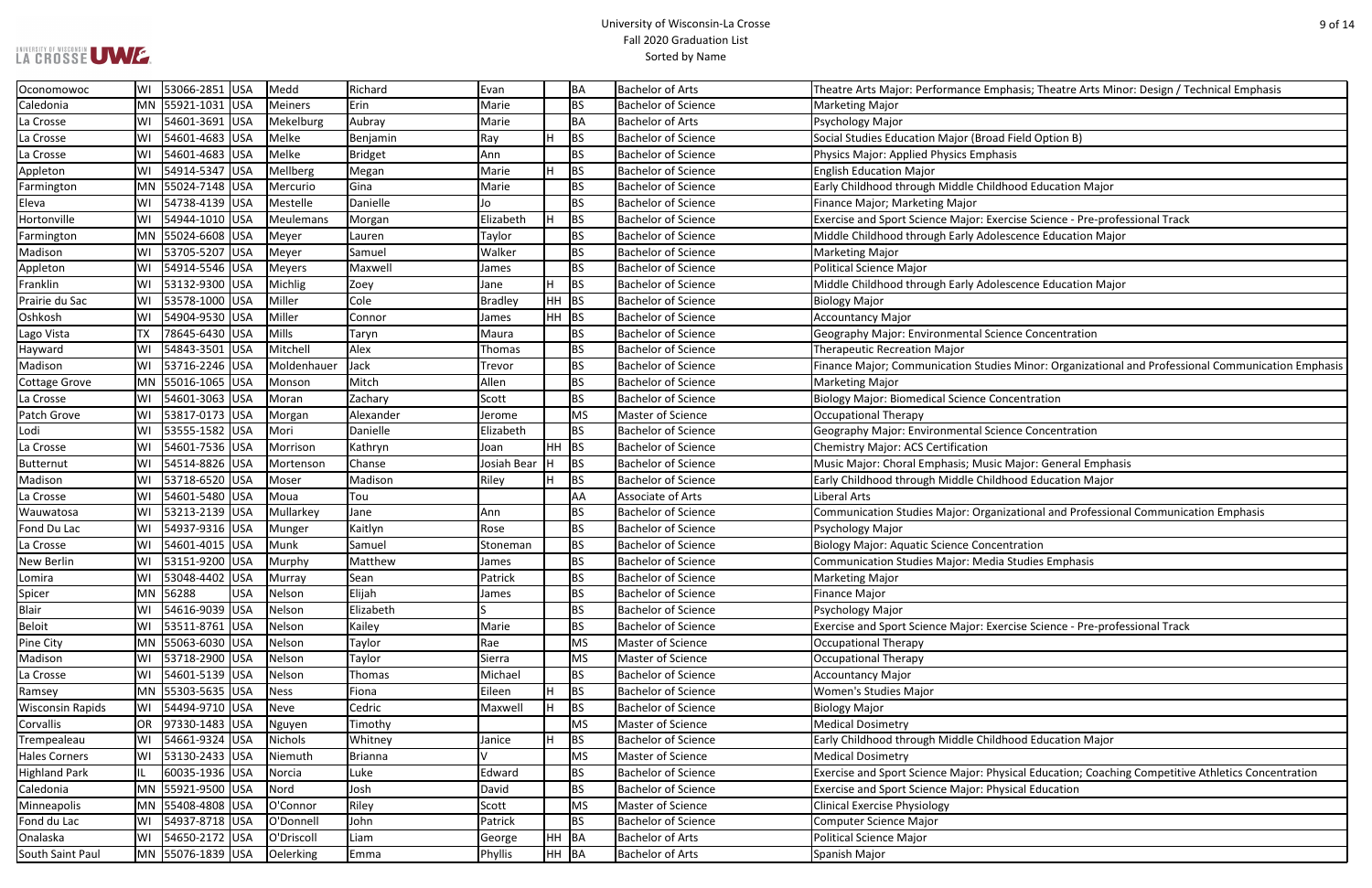## LA CROSSE UWE

### University of Wisconsin-La Crosse Fall 2020 Graduation List Sorted by Name

| <b>Ihood Education Major</b>                               |
|------------------------------------------------------------|
|                                                            |
| escence Education Major                                    |
|                                                            |
|                                                            |
| ıasis                                                      |
| is                                                         |
|                                                            |
| gy Concentration                                           |
|                                                            |
| ercise Science - Pre-professional Track                    |
|                                                            |
| escence Education Major                                    |
|                                                            |
| <b>Education Major</b>                                     |
|                                                            |
| al Leadership and Director of Instruction Emphasis         |
|                                                            |
| ood - Adolescence)                                         |
| ncentration                                                |
| ort Management                                             |
| escence Education Major                                    |
|                                                            |
|                                                            |
| personal Communication Emphasis                            |
|                                                            |
| ercise Science - Pre-professional Track                    |
|                                                            |
|                                                            |
| ence Concentration                                         |
| sis                                                        |
| hood - Adolescence)                                        |
| <b>Education Major</b>                                     |
|                                                            |
| sis                                                        |
| e Concentration                                            |
| e Concentration<br>ercise Science - Pre-professional Track |
|                                                            |
| ercise Science - Pre-professional Track                    |
|                                                            |
|                                                            |

| La Crosse              | WI  | 54601-3545 USA        |            | Oliver      | John         | William   |         | <b>BS</b>   | <b>Bachelor of Science</b>         | <b>Statistics Major</b>                                                               |
|------------------------|-----|-----------------------|------------|-------------|--------------|-----------|---------|-------------|------------------------------------|---------------------------------------------------------------------------------------|
| Columbus               |     | WI 53925-1317 USA     |            | Olson       | Jessie       | Jean      | H.      | <b>BS</b>   | <b>Bachelor of Science</b>         | Early Childhood through Middle Childhood Education Major                              |
| Faribault              |     | MN 55021-7019 USA     |            | <b>Orhn</b> | Olivia       | Claire    |         | <b>BS</b>   | <b>Bachelor of Science</b>         | <b>Management Major</b>                                                               |
| Greenville             |     | WI 54942-8512 USA     |            | $ $ Ort     | Lauren       |           |         | <b>BS</b>   | <b>Bachelor of Science</b>         | Middle Childhood through Early Adolescence Education Major                            |
| La Crosse              | WI  | 54601-4928 USA        |            | Osterhues   | Cole         |           |         | <b>BS</b>   | <b>Bachelor of Science</b>         | <b>Accountancy Major</b>                                                              |
| Green Bay              |     | WI 54302-1942 USA     |            | Ostertag    | Evan         | Michael   |         | <b>BS</b>   | <b>Bachelor of Science</b>         | <b>Marketing Major</b>                                                                |
| La Crosse              | W١  | 54601-3462 USA        |            | Paddock     | Erica        | Jordan    |         | <b>BS</b>   | <b>Bachelor of Science</b>         | Psychology Major                                                                      |
| <b>Wisconsin Dells</b> |     | 53965-9681 USA        |            | Pakos       | Michael      |           |         | <b>BS</b>   | <b>Bachelor of Science</b>         | <b>Mathematics Major: Education Emphasis</b>                                          |
| Middleton              | W١  | 53562-3218 USA        |            | Panek       | Tony         | Charles   |         | BS          | <b>Bachelor of Science</b>         | Mathematics Major: Applied Emphasis                                                   |
| Gainesville            | FL. | 32606-4408 USA        |            | Parvin      | Sanzida      |           |         | <b>MS</b>   | Master of Science                  | Data Science                                                                          |
| Eau Claire             |     | WI   54701-9236   USA |            | Patera      | Kiah         |           |         | <b>BS</b>   | <b>Bachelor of Science</b>         | Accountancy Major; Finance Major                                                      |
| La Crosse              | W١  | 54601-6636 USA        |            | Patschull   | Ben          | Douglas   |         | <b>BS</b>   | <b>Bachelor of Science</b>         | Biology Major: Plant and Fungal Biology Concentration                                 |
| La Crosse              | W١  | 54601-2910 USA        |            | Patterman   | Amber        | Leah      |         | <b>MS</b>   | Master of Science                  | <b>Clinical Exercise Physiology</b>                                                   |
| Rudolph                | W١  | 54475-9710 USA        |            | Pawelski    | Megan        | Louise    |         | <b>BS</b>   | <b>Bachelor of Science</b>         | Exercise and Sport Science Major: Exercise Science - Pre-professional Track           |
| La Crosse              | W١  | 54601-7323 USA        |            | Pearson     | Anne         | Elizabeth |         | <b>MSED</b> | Master of Science in Education     | Reading                                                                               |
| Crystal Lake           |     | 60014-1601 USA        |            | Penza       | Kathleen     | Mary      |         | <b>BS</b>   | <b>Bachelor of Science</b>         | <b>Biology Major</b>                                                                  |
| Deerfield              | W١  | 53531-9688 USA        |            | Perez       | Lydia        | Christine |         | <b>BS</b>   | <b>Bachelor of Science</b>         | Middle Childhood through Early Adolescence Education Major                            |
| Waukesha               | WI  | 53188-1732 USA        |            | Pertle      | John         | Joseph    |         | <b>BS</b>   | <b>Bachelor of Science</b>         | Computer Science Major                                                                |
| Wausau                 | WI  | 54403                 | <b>USA</b> | Petersen    | Kayly        | Lor       | H       | <b>BS</b>   | <b>Bachelor of Science</b>         | Public Health and Community Health Education Major                                    |
| La Crosse              |     | 54603-3061 USA        |            | Peterson    | Casey        |           |         | AA          | <b>Associate of Arts</b>           | Liberal Arts                                                                          |
| Fitchburg              | WI  | 53711-7631 USA        |            | Peterson    | Laurie       | Ann       |         | <b>MEPD</b> | Master of Education - Professional | Professional Development: Educational Leadership and Director of Instruction Emphasis |
| Osseo                  | W١  | 54758-8746 USA        |            | Peterson    | Michaela     | Lynn      | HH BS   |             | <b>Bachelor of Science</b>         | Accountancy Major; Finance Major                                                      |
| Holmen                 |     | WI   54636-9549   USA |            | Pettys      | Devin        | Michael   | H       | BS          | <b>Bachelor of Science</b>         | French Education Major (Early Childhood - Adolescence)                                |
| La Crescent            |     | MN 55947-1108 USA     |            | Pfiffner    | Amber        | Marie     |         | <b>MS</b>   | Master of Science                  | Occupational Therapy                                                                  |
| Eau Claire             |     | WI 54701-2426 USA     |            | Phippen     | Alyssa       | Renee     | H.      | <b>BS</b>   | <b>Bachelor of Science</b>         | Statistics Major: Actuarial Science Concentration                                     |
| Oregon                 | WI  | 53575-3313 USA        |            | Pieper      | Cianna       | Michelle  |         | <b>BS</b>   | <b>Bachelor of Science</b>         | Exercise and Sport Science Major: Sport Management                                    |
| Deforest               |     | 53532-1797 USA        |            | Pietrzak    | Carley       | Michelle  |         | <b>BS</b>   | <b>Bachelor of Science</b>         | Middle Childhood through Early Adolescence Education Major                            |
| Madison                | WI  | 53713-3067 USA        |            | Pillsbury   | Kyla         | Marie     |         | <b>BS</b>   | <b>Bachelor of Science</b>         | <b>Marketing Major</b>                                                                |
| Holmen                 | W١  | 54636-7312 USA        |            | Pittman     | Cody         | Douglas   |         | <b>BS</b>   | <b>Bachelor of Science</b>         | <b>Finance Major</b>                                                                  |
| Roberts                |     | 54023-8329 USA        |            | Plahn       | Jordyn       | Richelle  |         | BA          | <b>Bachelor of Arts</b>            | Communication Studies Major: Interpersonal Communication Emphasis                     |
| Milpitas               | СA  | 95035-3073 USA        |            | Pola        | Satish Kumar |           |         | <b>MS</b>   | Master of Science                  | Data Science                                                                          |
| Hermansville           | MI  | 49847-9557 USA        |            | Polfus      | Seth         | Raye      | $HH$ BS |             | <b>Bachelor of Science</b>         | Exercise and Sport Science Major: Exercise Science - Pre-professional Track           |
| Sparta                 | W١  | 54656-8270 USA        |            | Polhamus    | <b>Brock</b> |           |         | <b>BS</b>   | <b>Bachelor of Science</b>         | <b>Information Systems Major</b>                                                      |
| Edison                 | ΝJ  | 08817-3787 USA        |            | Prasad      | Devi         |           | Н.      | <b>BS</b>   | <b>Bachelor of Science</b>         | Computer Science Major                                                                |
| Menomonie              | WI  | 54751-1654 USA        |            | Prichard    | Arianna      | Paige     |         | <b>BS</b>   | <b>Bachelor of Science</b>         | Psychology Major                                                                      |
| Clintonville           | WI  | 54929-9725 USA        |            | Prill       | Taylor       | Jo        | н       | <b>BS</b>   | <b>Bachelor of Science</b>         | Geography Major: Environmental Science Concentration                                  |
| Waukesha               |     | WI 53188-5433 USA     |            | Primrose    | Elise        | Joy       | н       | <b>BS</b>   | <b>Bachelor of Science</b>         | History Major: World History Emphasis                                                 |
| Deforest               | WI  | 53532-1420 USA        |            | Pullen      | Heidi        | Rae       | Н.      | <b>BS</b>   | <b>Bachelor of Science</b>         | Spanish Education Major (Early Childhood - Adolescence)                               |
| Chaska                 |     | MN 55318-4610 USA     |            | Purdy       | Megan        | Elyse     |         | <b>BS</b>   | <b>Bachelor of Science</b>         | Public Health and Community Health Education Major                                    |
| Rice Lake              | WI  | 54868-9503 USA        |            | Rademaker   | Marc         | William   | Н.      | <b>BS</b>   | <b>Bachelor of Science</b>         | <b>Biology Major</b>                                                                  |
| Madison                | W١  | 53719-3165 USA        |            | Rahman      | Tanner       | Terrance  |         | <b>BS</b>   | <b>Bachelor of Science</b>         | History Major: World History Emphasis                                                 |
| Wauwatosa              |     | WI 53226-1120 USA     |            | Rampolla    | Joseph       | Kelly     |         | <b>BS</b>   | <b>Bachelor of Science</b>         | <b>Biology Major: Environmental Science Concentration</b>                             |
| Medford                | WI  | 54451-9165 USA        |            | Rausch      | Chelsea      |           | $HH$ BS |             | <b>Bachelor of Science</b>         | <b>Biology Major: Environmental Science Concentration</b>                             |
| Waukesha               |     | WI 53188-3959 USA     |            | Rawson      | Rose         | Elizabeth |         | <b>BS</b>   | <b>Bachelor of Science</b>         | Exercise and Sport Science Major: Exercise Science - Pre-professional Track           |
| Fond du Lac            | WI  | 54937-9313 USA        |            | Reams       | Natalie      | Sydney    |         | <b>BS</b>   | <b>Bachelor of Science</b>         | <b>Marketing Major</b>                                                                |
| Oshkosh                | W١  | 54902-5801 USA        |            | Rebholz     | Matthew      | Joseph    |         | <b>BS</b>   | <b>Bachelor of Science</b>         | Exercise and Sport Science Major: Exercise Science - Pre-professional Track           |
| Elkhorn                |     | WI 53121-4380 USA     |            | Reed        | Riley        | Deene     |         | <b>BS</b>   | <b>Bachelor of Science</b>         | <b>Economics Major</b>                                                                |
| De Pere                |     | WI   54115-8181   USA |            | Reese       | Carlee       | Ann       |         | <b>BS</b>   | <b>Bachelor of Science</b>         | <b>Management Major</b>                                                               |
|                        |     |                       |            |             |              |           |         |             |                                    |                                                                                       |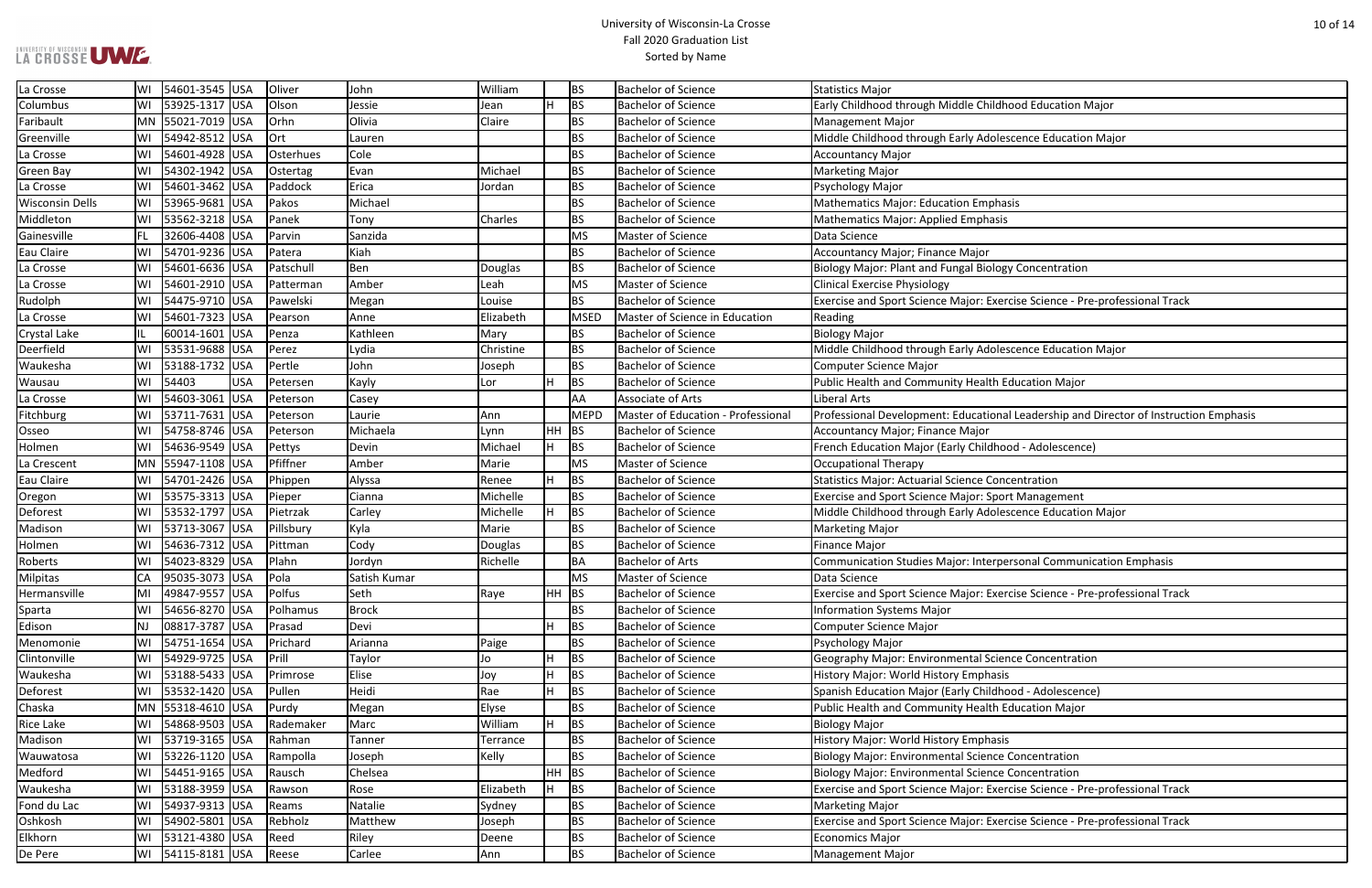### University of Wisconsin-La Crosse Fall 2020 Graduation List Sorted by Name

zational and Professional Communication Emphasis

**Studies Minor: Organizational and Professional Communication Emp** 

rcise Science - Pre-professional Track

rcise Science - Pre-professional Track

nce Education (Broad Field) Major

lies Minor: Interpersonal Communication Emphasis rcise Science - Fitness Track

n Studies Minor: Interpersonal Communication Emphasis

nce Education (Broad Field) Major

rcise Science - Pre-professional Track

| Menasha             | WI | 54952-8853 USA    | Reiter     |             | Abby      | Lynn         | H       | <b>BS</b> | <b>Bachelor of Science</b>         | Therapeutic Recreation Major; Gerontology Emphasis              |
|---------------------|----|-------------------|------------|-------------|-----------|--------------|---------|-----------|------------------------------------|-----------------------------------------------------------------|
| Clintonville        | WI | 54929-8588 USA    | Rice       |             | Harmony   | Mae          | Н.      | BS        | <b>Bachelor of Science</b>         | Communication Studies Major: Organizational and Professiona     |
| Mc Farland          | WI | 53558-9050 USA    | Riese      |             | Shelby    | Christianna  | HH BS   |           | <b>Bachelor of Science</b>         | <b>Mathematics Major</b>                                        |
| <b>Hazel Green</b>  | WI | 53811-9739 USA    | Rindle     |             | Alyssa    | Dorein       |         | <b>BS</b> | <b>Bachelor of Science</b>         | <b>Therapeutic Recreation Major</b>                             |
| Royal Oak           | MI | 48067-2854 USA    | Rivas      |             | Robin     | Keller       |         | MSED      | Master of Science in Education     | Student Affairs Administration in Higher Education              |
| Burlington          | WI | 53105-1724<br>USA | Robers     |             | Abbey     | Marie        |         | <b>BS</b> | <b>Bachelor of Science</b>         | Management Major; Communication Studies Minor: Organiza         |
| La Crosse           | WI | 54603-1020 USA    | Robers     |             | Michelle  | Joyce        |         | MS        | Master of Science                  | <b>Therapeutic Recreation</b>                                   |
| Franklin            | WI | 53132-9153 USA    | Roberts    |             | Elizabeth | Anne         |         | <b>BS</b> | <b>Bachelor of Science</b>         | Middle Childhood through Early Adolescence Education Major      |
| Esko                |    | MN 55733-9521 USA | Robinson   |             | Taylor    | Jo           |         | BS        | <b>Bachelor of Science</b>         | Exercise and Sport Science Major: Exercise Science - Pre-profe  |
| Ponte Vedra Beach   | FL | 32082-6236 USA    | Rohe       |             | Robert    | Michael      |         | MS        | Master of Science                  | <b>Medical Dosimetry</b>                                        |
| Inver Grove Heights |    | MN 55076-5129 USA | Rohleder   |             | Noah      | Ayres        |         | BS        | <b>Bachelor of Science</b>         | Sociology Major                                                 |
| Waconia             |    | MN 55387-9783 USA | Rolf       |             | Emily     | Lyndel       |         | BS        | <b>Bachelor of Science</b>         | <b>Management Major</b>                                         |
| <b>Beaver Dam</b>   | WI | 53916-1035 USA    | Rompre     |             | Renae     | Elizabeth    |         | MS        | Master of Science                  | <b>Occupational Therapy</b>                                     |
| Waterville          |    | MN 56096-4170 USA | Rongstad   |             | Collin    | Paul         |         | <b>AA</b> | Associate of Arts                  | <b>Liberal Arts</b>                                             |
| Westfield           | WI | 53964-8966 USA    | Rosanske   |             | Ashley    | Anna         |         | <b>BS</b> | <b>Bachelor of Science</b>         | <b>Biology Major</b>                                            |
| La Crosse           | WI | 54601-2503 USA    |            | Rousemiller | Amanda    | Lynn         | H       | BS        | <b>Bachelor of Science</b>         | Middle Childhood through Early Adolescence Education Major      |
| <b>Green Bay</b>    | WI | 54304-1638 USA    | Rudd       |             | Erica     | Lynn         |         | <b>BS</b> | <b>Bachelor of Science</b>         | Biology Major: Plant and Fungal Biology Concentration           |
| Holmen              | WI | 54636-9450 USA    | Ruetten    |             | Laik      | Stephen      | $HH$ BS |           | <b>Bachelor of Science</b>         | Computer Science Major: Embedded Systems Emphasis               |
| Waunakee            | WI | 53597-1497 USA    | Ryan       |             | Colin     | Joseph       |         | AA        | Associate of Arts                  | Liberal Arts                                                    |
| Trempealeau         | WI | 54661-9230 USA    | Ryan       |             | Shaysie   | Marie        |         | MS        | Master of Science                  | <b>Therapeutic Recreation</b>                                   |
| Greenfield          | WI | 53221-2108 USA    | Sabha      |             | Walid     | Muhammad     |         | <b>BS</b> | <b>Bachelor of Science</b>         | Exercise and Sport Science Major: Exercise Science - Pre-profe  |
| Appleton            | WI | 54911-2910 USA    | Salvia     |             | Gavin     | Robert       | HH BS   |           | <b>Bachelor of Science</b>         | <b>Accountancy Major</b>                                        |
| Towson              |    | MD 21204-2645 USA | Sanders    |             | Catherine |              |         | MS        | Master of Science                  | <b>Medical Dosimetry</b>                                        |
| La Crosse           | WI | 54601-5767 USA    | Saphner    |             | Hannah    | Leigh        |         | MEPD      | Master of Education - Professional | Professional Development: Learning Community Emphasis           |
| <b>Center City</b>  |    | MN 55012-7653 USA | Saueressig |             | Madeline  |              | $HH$ BS |           | <b>Bachelor of Science</b>         | Middle Childhood through Early Adolescence Education Major      |
| Monticello          |    | MN 55362-3011 USA | Saunders   |             | Erin      | Elizabeth    |         | <b>BS</b> | <b>Bachelor of Science</b>         | Biology Education Major; General Science Education (Broad Fi    |
| South Lake Tahoe    | CA | 96150-3742 USA    | Sawicki    |             | Nicolette | Rose         |         | MS        | Master of Science                  | <b>Medical Dosimetry</b>                                        |
| Land O Lakes        | WI | 54540-9756 USA    | Schad      |             | Maddie    | Justine      |         | <b>BA</b> | <b>Bachelor of Arts</b>            | Sociology Major; Communication Studies Minor: Interpersona      |
| Pulaski             | WI | 54162-9768 USA    | Schaefer   |             | Nathaniel | Ryan         |         | BS        | <b>Bachelor of Science</b>         | Exercise and Sport Science Major: Exercise Science - Fitness Tr |
| Wausau              | WI | 54403-7001 USA    | Schafer    |             | Jon       | Daniel       |         | BS        | <b>Bachelor of Science</b>         | <b>International Business Major</b>                             |
| Spooner             | WI | 54801-8809 USA    | Schafer    |             | Tanner    | Michael      |         | <b>BS</b> | <b>Bachelor of Science</b>         | <b>Communication Studies Major: Media Studies Emphasis</b>      |
| Waukesha            | WI | 53189-9023 USA    | Scharnek   |             | Chase     | John         |         | <b>BS</b> | <b>Bachelor of Science</b>         | General Studies Major; Communication Studies Minor: Interpe     |
| Onalaska            | WI | 54650-3021 USA    | Schiessl   |             | Emma      | Marie        | H.      | <b>BS</b> | <b>Bachelor of Science</b>         | Early Childhood through Middle Childhood Education Major        |
| Greenville          | WI | 54942-9037 USA    | Schill     |             | Jacob     | Gabriel      |         | <b>BS</b> | <b>Bachelor of Science</b>         | Microbiology Major: Biomedical Concentration                    |
| Appleton            | WI | 54915-5682 USA    | Schink     |             | Remington | Charles      |         | <b>BS</b> | <b>Bachelor of Science</b>         | <b>Management Major</b>                                         |
| Sheboygan           | WI | 53083-2639 USA    | Schlieder  |             | Molly     | Marie        | H       | <b>BS</b> | <b>Bachelor of Science</b>         | <b>Biology Major</b>                                            |
| Baraboo             | WI | 53913-8971 USA    | Schluntz   |             | Matthew   | <b>Brian</b> |         | BS        | <b>Bachelor of Science</b>         | Music Major: Choral Emphasis                                    |
| <b>Fall Creek</b>   | WI | 54742-9405 USA    | Schmidt    |             | Isaiah    | Makade       |         | BS        | <b>Bachelor of Science</b>         | Biology Education Major; General Science Education (Broad Fi    |
| Oregon              | WI | 53575-3605 USA    | Schmitt    |             | John      | Reinhardt    |         | BA        | <b>Bachelor of Arts</b>            | <b>Political Science Major</b>                                  |
| Sheboygan Falls     | WI | 53085-2710 USA    | Schmitt    |             | Ryan      | Samuel       |         | <b>BS</b> | <b>Bachelor of Science</b>         | Accountancy Major; Finance Major                                |
| De Forest           | WI | 53532-1786 USA    | Schodin    |             | Alexander |              |         | BS        | <b>Bachelor of Science</b>         | Marketing Major; Finance Major                                  |
| Waukesha            | WI | 53186-2679 USA    | Scholz     |             | Erin      | Krystal      |         | <b>BS</b> | <b>Bachelor of Science</b>         | <b>Marketing Major</b>                                          |
| Shell Lake          | WI | 54871-8671 USA    | Schroeder  |             | Cassidy   |              | H       | BS        | <b>Bachelor of Science</b>         | Exercise and Sport Science Major: Exercise Science - Pre-profe  |
| Mosinee             | WI | 54455-7589 USA    | Schroeder  |             | Megan     | Rene         |         | <b>BS</b> | <b>Bachelor of Science</b>         | Marketing Major; Management Major                               |
| La Crosse           | WI | 54601-5139 USA    | Schulte    |             | Alexander | Jonathan     |         | <b>BS</b> | <b>Bachelor of Science</b>         | Finance Major                                                   |
| Sun Prairie         | WI | 53590-9308 USA    | Schultz    |             | Katrina   | Lynn         |         | MS        | Master of Science                  | <b>Clinical Exercise Physiology</b>                             |
| Stoughton           | WI | 53589-1194 USA    | Schultz    |             | Lydia     | Rae          | $HH$ BS |           | <b>Bachelor of Science</b>         | Psychology Major                                                |
| Saint Michael       |    | MN 55376-1029 USA | Schwab     |             | Elizabeth | М.           |         | MS        | Master of Science                  | <b>Clinical Exercise Physiology</b>                             |
|                     |    |                   |            |             |           |              |         |           |                                    |                                                                 |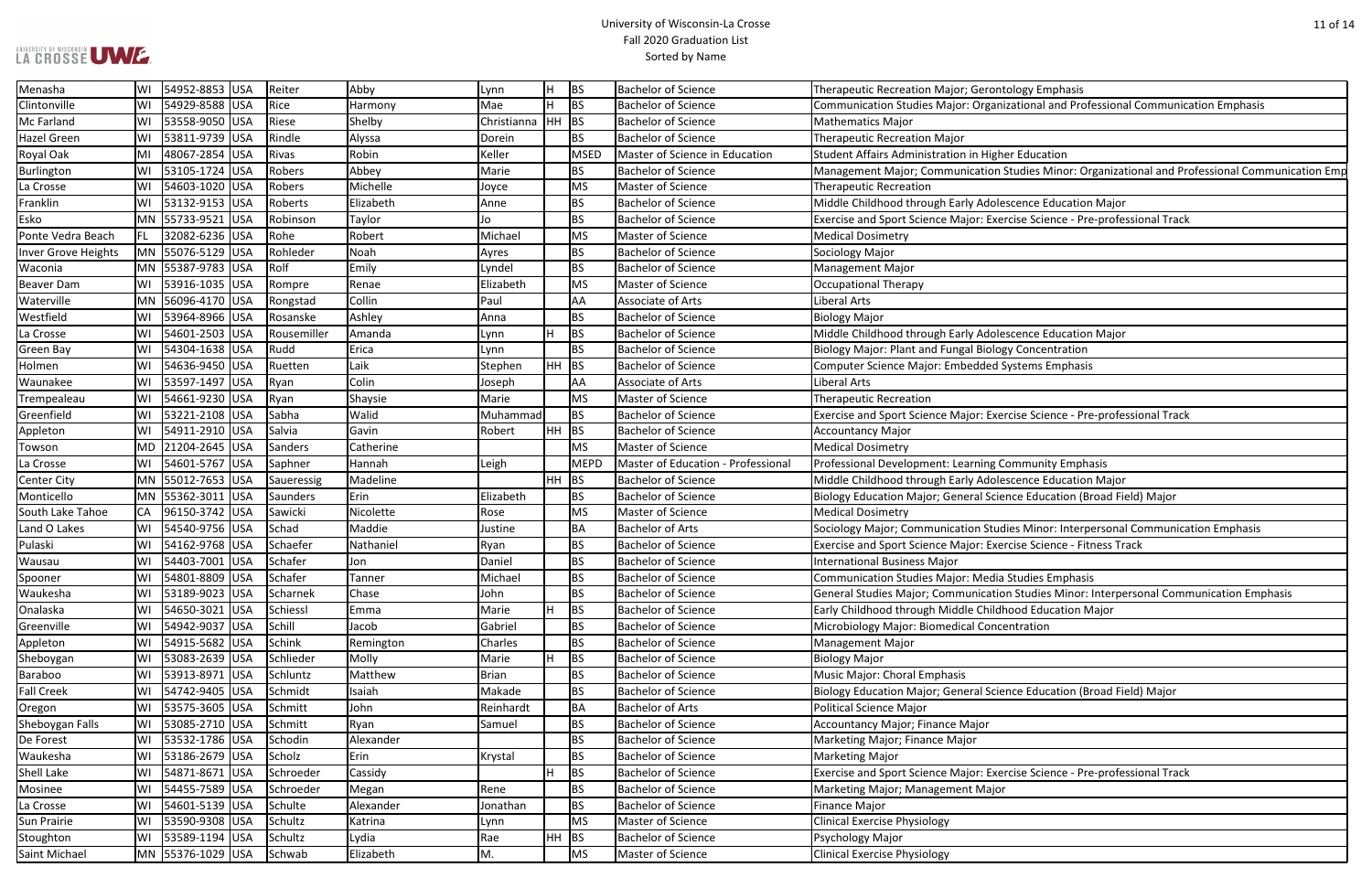### University of Wisconsin-La Crosse Fall 2020 Graduation List Sorted by Name

ancial Planning Concentration

-cise Science - Pre-professional Track<br>scence Education Major

ies Minor: Public Communication and Advocacy Emphasis **Postance Education Major** 

| Appleton             | WI        | 54913-8943   USA    |            | Schwartz              | Leah          | Rose         | HH BS   |             | <b>Bachelor of Science</b>         | <b>Biology Major</b>                                               |
|----------------------|-----------|---------------------|------------|-----------------------|---------------|--------------|---------|-------------|------------------------------------|--------------------------------------------------------------------|
| Dousman              | WI        | 53118-9686 USA      |            | Seitz                 | Jacqueline    | Marie        | H       | <b>BS</b>   | <b>Bachelor of Science</b>         | Physics Education Major                                            |
| <b>West Salem</b>    | WI        | 54669-1115 USA      |            | Semb                  | Chris         | Matthew      |         | <b>BS</b>   | <b>Bachelor of Science</b>         | General Studies Major                                              |
| Dodgeville           | WI        | 53533-1676 USA      |            | Sersch                | Jenna         | Marie        | HH      | BS          | <b>Bachelor of Science</b>         | Early Childhood through Middle Childhood Education Major           |
| Prior Lake           |           | MN  55372-1860  USA |            | Sersland              | Faith         | Ariel        | $HH$ BS |             | <b>Bachelor of Science</b>         | Early Childhood through Middle Childhood Education Major           |
| <b>West Salem</b>    | WI        | 54669-9005 USA      |            | Severeid              | Justin        | Isara        |         | <b>BS</b>   | <b>Bachelor of Science</b>         | Computer Science Major: Embedded Systems Emphasis                  |
| La Crosse            | WI        | 54601-2361 USA      |            | Severson              | Carly         | Ann          | HH      | BS          | <b>Bachelor of Science</b>         | Public Health and Community Health Education Major                 |
| Mc Farland           | WI        | 53558-9069 USA      |            | Shackett              | Matthew       | <b>Ellis</b> |         | <b>BS</b>   | <b>Bachelor of Science</b>         | <b>International Business Major</b>                                |
| Ankeny               | IA        | 50023-5420 USA      |            | Shadravan             | Darvish       |              |         | <b>MS</b>   | Master of Science                  | Data Science                                                       |
| <b>Bihta</b>         |           | 801103              | <b>IND</b> | Shandilya             | Apoorva       |              | H       | <b>BS</b>   | <b>Bachelor of Science</b>         | <b>Biology Major: Biomedical Science Concentration</b>             |
| Elroy                | WI        | 53929-9483 USA      |            | Sheley                | Elyssa        | Ann          |         | <b>BS</b>   | <b>Bachelor of Science</b>         | Early Childhood through Middle Childhood Education Major           |
| Appleton             | WI        | 54913-6510 USA      |            | Shelley               | Cole          | Matthew      |         | <b>BS</b>   | <b>Bachelor of Science</b>         | Geography Major: Geographic Information Science Concentratior      |
| La Crosse            | WI        | 54601-5402 USA      |            | Shibley               | <b>Braden</b> | Caleb        |         | <b>BA</b>   | <b>Bachelor of Arts</b>            | Psychology Major                                                   |
| Lakeland             | <b>FL</b> | 33809-0883 USA      |            | Showalter             | Joshua        |              |         | <b>MS</b>   | Master of Science                  | <b>Medical Dosimetry</b>                                           |
| Minneapolis          |           | MN 55430-3439 USA   |            | Shumilov              | Kirill        |              |         | <b>MS</b>   | Master of Science                  | <b>Clinical Exercise Physiology</b>                                |
| Cato                 | WI        | 54230-8475 USA      |            | Siikarla              | Elizabeth     | Ann          | HH      | BS          | <b>Bachelor of Science</b>         | <b>Biology Major: Biomedical Science Concentration</b>             |
| Hudson               | WI        | 54016-8307 USA      |            | Sime                  | Elise         | <b>Beth</b>  |         | <b>MS</b>   | Master of Science                  | Occupational Therapy                                               |
| Wausau               | WI        | 54401-8950 USA      |            | Simkovic              | Natalie       | Marie        | lH.     | <b>BS</b>   | <b>Bachelor of Science</b>         | Psychology Major                                                   |
| Lakeville            |           | MN 55044-8900 USA   |            | Simpson               | Elizabeth     | Marie        |         | <b>BS</b>   | <b>Bachelor of Science</b>         | Finance Major: Risk, Insurance and Financial Planning Concentrati  |
| Germantown           | WI        | 53022-5519 USA      |            | Singh                 | Aprajita      |              |         | <b>BS</b>   | <b>Bachelor of Science</b>         | Psychology Major                                                   |
| Onalaska             | WI        | 54650-2532 USA      |            | Sly                   | Savannah      | Rose         |         | <b>BS</b>   | <b>Bachelor of Science</b>         | Sociology Major                                                    |
| Henrico              | VA        | 23294-4331 USA      |            | Smith                 | Benjamin      | Amon         |         | <b>MS</b>   | Master of Science                  | <b>Medical Dosimetry</b>                                           |
| Fennimore            | WI        | 53809-2052 USA      |            | Smith                 | Jillian       | Jo           | Iн.     | <b>BS</b>   | Bachelor of Science                | Public Health and Community Health Education Major                 |
| <b>Bancroft</b>      | WI        | 54921-9726 USA      |            | Sneller               | Gavin         | Kristjan     |         | <b>BS</b>   | <b>Bachelor of Science</b>         | Exercise and Sport Science Major: Exercise Science - Pre-professic |
| <b>Camp Douglas</b>  | WI        | 54618-9503 USA      |            | Soltvedt              | Hannah        | Diane        | HH      | BS          | <b>Bachelor of Science</b>         | Middle Childhood through Early Adolescence Education Major         |
| La Crescent          |           | MN 55947-1859 USA   |            | Sonnek                | Alex          | Marie        | H       | <b>BS</b>   | <b>Bachelor of Science</b>         | <b>Art Education Major</b>                                         |
| Prairieville         | LA        | 70769-3870 USA      |            | <b>Spears</b>         | Hamlet        |              |         | <b>MS</b>   | Master of Science                  | <b>Medical Dosimetry</b>                                           |
| <b>Brainerd</b>      | MN        | 56401-5235 USA      |            | Spieker               | Cole          | Kenric       |         | <b>BS</b>   | <b>Bachelor of Science</b>         | General Studies Major                                              |
| Brooklyn             | WI        | 53521-9011 USA      |            | St. Clair             | Madelynn      | Rae          |         | <b>BS</b>   | <b>Bachelor of Science</b>         | Finance Major                                                      |
| Burlington           | WI        | 53105-1815 USA      |            | <b>Stang</b>          | Kathleen      | Nicole       |         | <b>BS</b>   | <b>Bachelor of Science</b>         | <b>Marketing Major</b>                                             |
| La Crosse            | WI        | 54601-4973 USA      |            | Stanger               | Allison       | Juliette     |         | <b>BA</b>   | Bachelor of Arts                   | Sociology Major; Communication Studies Minor: Public Communi       |
| Poynette             | WI        | 53955-8994 USA      |            | <b>Stark</b>          | Lexie         | Marie        |         | <b>BS</b>   | <b>Bachelor of Science</b>         | Middle Childhood through Early Adolescence Education Major         |
| <b>Forest Lake</b>   |           | MN 55025-7903 USA   |            | Steele                | Allison       | Marie        | Н       | BA          | <b>Bachelor of Arts</b>            | Communication Studies Major: Media Studies Emphasis                |
| Greenfield           | WI        | 53228-1165 USA      |            | Stelse                | Ryan          | Steven       |         | <b>BS</b>   | Bachelor of Science                | Physics Major                                                      |
| Baraboo              | WI        | 53913-3323 USA      |            | Stieve                | Emily         | Paige        | HH      | BS          | <b>Bachelor of Science</b>         | Psychology Major                                                   |
| Onalaska             | WI        | 54650-2586 USA      |            | Stillman              | <b>Breana</b> |              | HH      | BS          | <b>Bachelor of Science</b>         | <b>Women's Studies Major</b>                                       |
| La Crosse            | WI        | 54601-3653 USA      |            | Stoll                 | Emily         | Claire       | HH BA   |             | <b>Bachelor of Arts</b>            | <b>English Major: Writing and Rhetoric Studies Emphasis</b>        |
| Whitewater           | WI        | 53190-1505 USA      |            | Stonewerth            | Keagen        | Thomas       |         | <b>BS</b>   | <b>Bachelor of Science</b>         | <b>Physics Education Major</b>                                     |
| <b>Cottage Grove</b> | WI        | 53527-9507 USA      |            | <b>Storms</b>         | Grace         | Michele      | H       | <b>BS</b>   | <b>Bachelor of Science</b>         | Early Childhood through Middle Childhood Education Major           |
| Franklin             | WI        | 53132-7608 USA      |            | Stridde               | Kristina      | M            |         | <b>MEPD</b> | Master of Education - Professional | Professional Development: Learning Community Emphasis              |
| La Crosse            | WI        | 54601-8464 USA      |            | Struver-Gonyo Heather |               | Leah         |         | <b>MSED</b> | Master of Science in Education     | Reading                                                            |
| Wautoma              | WI        | 54982-5374 USA      |            | Struzynski            | Hailey        | Jeanne       | HH      | BS          | <b>Bachelor of Science</b>         | Psychology Major                                                   |
| Herbster             | WI        | 54844               | <b>USA</b> | Sullivan              | Erin          |              |         | <b>MSED</b> | Master of Science in Education     | Reading                                                            |
| Mc Farland           | WI        | 53558-8419 USA      |            | Summers               | Caleb         | Jae          |         | <b>BS</b>   | <b>Bachelor of Science</b>         | <b>Biology Major</b>                                               |
| Hartland             | WI        | 53029-9605 USA      |            | Supple                | Caitlin       | Rose         | HH      | BS          | <b>Bachelor of Science</b>         | Middle Childhood through Early Adolescence Education Major         |
| Milwaukee            | WI        | 53224-2571 USA      |            | Sutherland            | Thomas        | Campbell     |         | <b>MS</b>   | Master of Science                  | <b>Medical Dosimetry</b>                                           |
| Oconomowoc           | WI        | 53066-2432 USA      |            | Swanson               | Kayla         | Renee        | H       | <b>BA</b>   | <b>Bachelor of Arts</b>            | Psychology Major                                                   |
| Muskego              | WI        | 53150-9250 USA      |            | Symes                 | Rebecca       | Lynn         |         | <b>BS</b>   | <b>Bachelor of Science</b>         | Psychology Major                                                   |
|                      |           |                     |            |                       |               |              |         |             |                                    |                                                                    |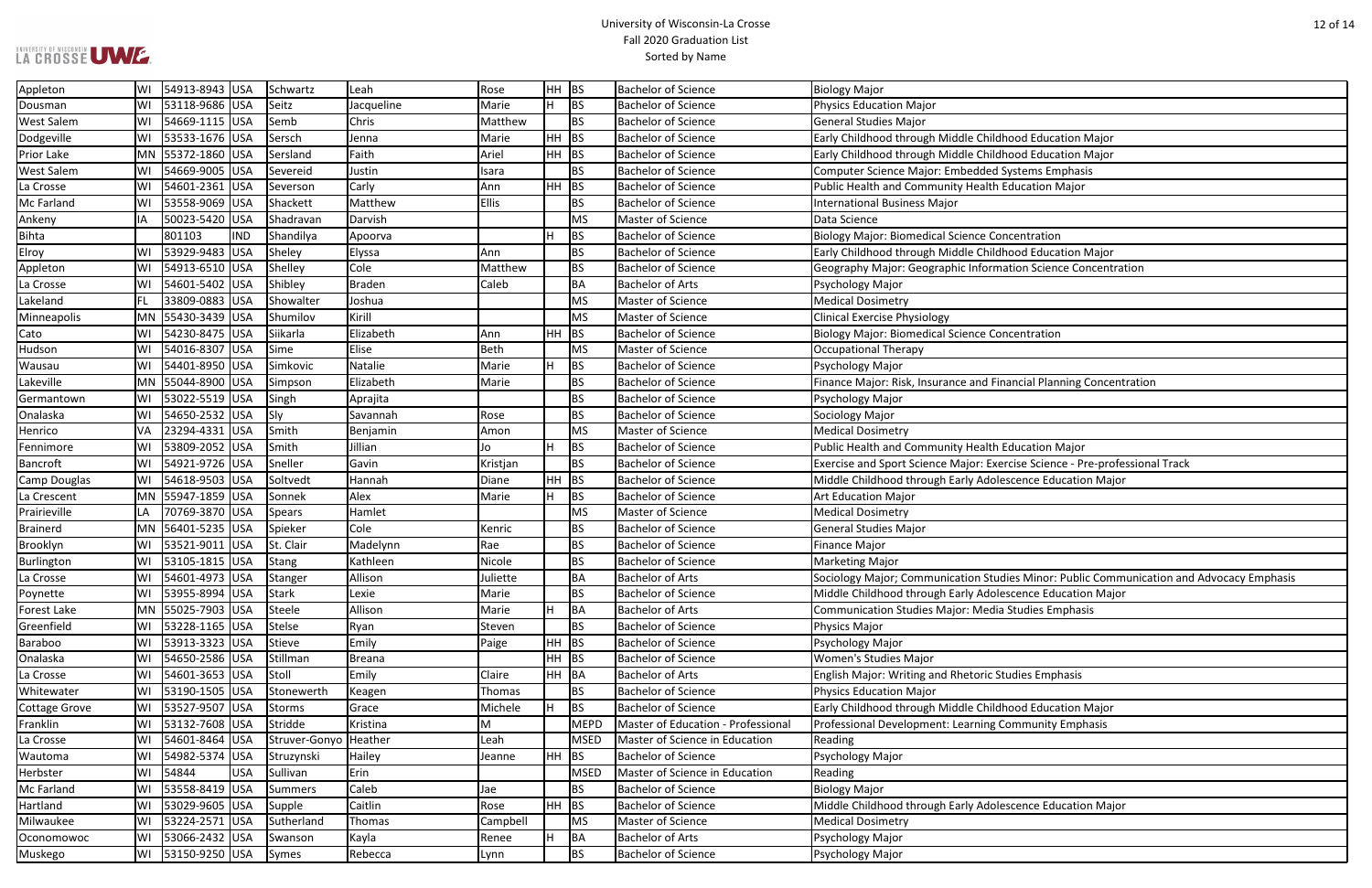## LA CROSSE UWE

### University of Wisconsin-La Crosse Fall 2020 Graduation List Sorted by Name

| scence Education Major                                             |
|--------------------------------------------------------------------|
|                                                                    |
|                                                                    |
|                                                                    |
|                                                                    |
|                                                                    |
|                                                                    |
|                                                                    |
| cise Science - Fitness Track                                       |
| zational and Professional Communication Emphasis                   |
| alist Emphasis                                                     |
|                                                                    |
|                                                                    |
| cise Science - Pre-professional Track                              |
| centration                                                         |
|                                                                    |
| ood Education Major                                                |
|                                                                    |
| ood Education Major                                                |
|                                                                    |
|                                                                    |
|                                                                    |
|                                                                    |
| ood Education Major                                                |
| ood - Adolescence)                                                 |
|                                                                    |
|                                                                    |
| <b>Ommunity Emphasis</b>                                           |
| ood Education Major                                                |
|                                                                    |
| t Management                                                       |
|                                                                    |
|                                                                    |
|                                                                    |
| Field Option A); History Education Major<br>scence Education Major |
|                                                                    |
| <b>Dmmunity Emphasis</b>                                           |
|                                                                    |
|                                                                    |
|                                                                    |
| ies Major: Interpersonal Communication Emphasis                    |
| ngineering Technology Emphasis                                     |
|                                                                    |
|                                                                    |
|                                                                    |
|                                                                    |
|                                                                    |

| Madison             | WI        | 53703-3987 USA        |            | Syring         | Rachel    | Elizabeth |     | BS          | <b>Bachelor of Science</b>         | Middle Childhood through Early Adolescence Education Major                          |
|---------------------|-----------|-----------------------|------------|----------------|-----------|-----------|-----|-------------|------------------------------------|-------------------------------------------------------------------------------------|
| Verona              | WI        | 53593-9399 USA        |            | <b>Tackett</b> | John      |           |     | AA          | Associate of Arts                  | Liberal Arts                                                                        |
| Onalaska            |           | 54650-2827 USA        |            | Taylor         | Dan       | Gerard    |     | <b>BS</b>   | <b>Bachelor of Science</b>         | <b>Marketing Major</b>                                                              |
| <b>Ettrick</b>      | WI        | 54627-3500 USA        |            | Taysom         | Kyle      | Dave      |     | <b>MS</b>   | Master of Science                  | Data Science                                                                        |
| Stockholm           | lWI       | 54769-5512 USA        |            | Terpstra       | Cori      | Ann       |     | <b>MS</b>   | Master of Science                  | <b>Occupational Therapy</b>                                                         |
| Pleasant Prairie    |           | 53158-4227 USA        |            | Theine         | McKenna   | Madeline  |     | $HH$ BS     | <b>Bachelor of Science</b>         | Microbiology Major                                                                  |
| Hilbert             | lWI       | 54129-9341 USA        |            | Thiel          | Sam       | Kelly     |     | <b>BA</b>   | <b>Bachelor of Arts</b>            | Psychology Major; Spanish Major                                                     |
| Monroe              | WI        | 53566-1037 USA        |            | Thoman         | Timothy   | Charles   |     | BS          | <b>Bachelor of Science</b>         | <b>Computer Science Major</b>                                                       |
| Suamico             | WI        | 54173-8183 USA        |            | Tiedt          | Madeline  | Claire    |     | <b>BS</b>   | <b>Bachelor of Science</b>         | Exercise and Sport Science Major: Exercise Science - Fitness Track                  |
| Uppsala             |           | 75655                 | <b>SWE</b> | Torpman        | Markus    | Erik      |     | <b>BS</b>   | <b>Bachelor of Science</b>         | Communication Studies Major: Organizational and Professional Communication Emphasis |
| Greenfield          | WI        | 53220-3408 USA        |            | <b>Torres</b>  | Anthony   | Patrick   |     | <b>BS</b>   | <b>Bachelor of Science</b>         | Recreation Management Major: Generalist Emphasis                                    |
| La Crosse           | lWI       | 54603-2430 USA        |            | Touche         | Melissa   | Kaye      |     | <b>BS</b>   | <b>Bachelor of Science</b>         | <b>Women's Studies Major</b>                                                        |
| <b>Cross Plains</b> | WI        | 53528-9282 USA        |            | Trainor        | Alissa    | Louise    |     | <b>BS</b>   | <b>Bachelor of Science</b>         | Psychology Major                                                                    |
| Chaska              |           | MN  55318-4523  USA   |            | Tripp          | Talia     |           |     | $HH$ BS     | <b>Bachelor of Science</b>         | Exercise and Sport Science Major: Exercise Science - Pre-professional Track         |
| <b>West Salem</b>   |           | WI   54669-1919   USA |            | Trocinski      | Isaac     | David     |     | $HH$ BS     | <b>Bachelor of Science</b>         | <b>Biology Major: Biomedical Science Concentration</b>                              |
| Darien              | WI        | 53114-1257 USA        |            | Truckenbrod    | Neil      | William   |     | <b>BS</b>   | <b>Bachelor of Science</b>         | <b>Biology Major</b>                                                                |
| <b>New Berlin</b>   | WI        | 53151-4255 USA        |            | Turner         | Kaitlin   | Sue       |     | $HH$ BS     | <b>Bachelor of Science</b>         | Early Childhood through Middle Childhood Education Major                            |
| Midlothian          | <b>VA</b> | 23113-2657 USA        |            | Tuzzo          | Cory      | Michael   |     | <b>MS</b>   | Master of Science                  | <b>Medical Dosimetry</b>                                                            |
| <b>Brookfield</b>   | lWI       | 53005-3542 USA        |            | Uhen           | Emily     | Genevieve |     | <b>BS</b>   | <b>Bachelor of Science</b>         | Early Childhood through Middle Childhood Education Major                            |
| Shakopee            |           | MN  55379-3428  USA   |            | Underwood      | Kassandra | Sue       |     | <b>BS</b>   | <b>Bachelor of Science</b>         | <b>Finance Major</b>                                                                |
| Appleton            | WI        | 54913-9530 USA        |            | Van Asten      | Brandon   |           |     | <b>MS</b>   | Master of Science                  | <b>Medical Dosimetry</b>                                                            |
| Burlington          |           | 53105-3903 USA        |            | VandeHei       | Brandon   | Daniel    |     | <b>BS</b>   | <b>Bachelor of Science</b>         | <b>Accountancy Major</b>                                                            |
| Sheboygan           | WI        | 53081-2239 USA        |            | Vander Weele   | Jason     | Robert    |     | <b>MS</b>   | Master of Science                  | Data Science                                                                        |
| New Albin           | IA        | 52160-9700 USA        |            | Vinson         | Megan     |           | HH. | BS          | <b>Bachelor of Science</b>         | Early Childhood through Middle Childhood Education Major                            |
| <b>Belle Plaine</b> |           | MN 56011-9260 USA     |            | Vogel          | Lindsey   | Jo        |     | $HH$ BS     | <b>Bachelor of Science</b>         | German Education Major (Early Childhood - Adolescence)                              |
| <b>Dallas</b>       | <b>TX</b> | 75229-2605 USA        |            | Vonder Haar    | Adam      | Lance     |     | <b>MS</b>   | Master of Science                  | Data Science                                                                        |
| Marshfield          | WI        | 54449-3902 USA        |            | Voss           | Ethan     | David     |     | BS          | <b>Bachelor of Science</b>         | <b>Finance Major</b>                                                                |
| Marshfield          | WI        | 54449-2439 USA        |            | Vroman         | Katelyn   | Renee     |     | <b>MEPD</b> | Master of Education - Professional | Professional Development: Learning Community Emphasis                               |
| Milton              | lWI       | 53563-1355 USA        |            | Vrydaghs       | Kelly     | Ann       |     | <b>BS</b>   | <b>Bachelor of Science</b>         | Early Childhood through Middle Childhood Education Major                            |
| Lewiston            |           | MN 55952-1417 USA     |            | Wagner         | Brianna   | Marie     |     | BS          | <b>Bachelor of Science</b>         | <b>Mathematics Major</b>                                                            |
| Oshkosh             | WI        | 54904-8209 USA        |            | Wagner         | Laura     | Marie     |     | <b>BS</b>   | <b>Bachelor of Science</b>         | <b>Exercise and Sport Science Major: Sport Management</b>                           |
| Mount Pleasant      |           | 53406-1756 USA        |            | Wakefield      | Benjamin  | James     |     | <b>BS</b>   | <b>Bachelor of Science</b>         | <b>Biology Major</b>                                                                |
| Middleton           | lWI       | 53562-4164 USA        |            | Waldinger      | Arik      | Otto      |     | <b>BS</b>   | <b>Bachelor of Science</b>         | <b>Biology Major</b>                                                                |
| West Allis          | WI        | 53214-4644 USA        |            | Walker         | Amanda    |           |     | <b>BS</b>   | <b>Bachelor of Science</b>         | <b>Mathematics Major</b>                                                            |
| Rochester           |           | MN 55901-6502 USA     |            | Ward           | Lindsey   | Jo        | HH. | BS          | <b>Bachelor of Science</b>         | Social Studies Education Major (Broad Field Option A); History Education Major      |
| Burlington          | WI        | 53105-9632 USA        |            | Webb           | Sarra     | Emily     |     | <b>BS</b>   | <b>Bachelor of Science</b>         | Middle Childhood through Early Adolescence Education Major                          |
| <b>West Salem</b>   | lwi       | 54669-1241 USA        |            | Weber          | Katy      | Elizabeth |     | <b>MEPD</b> | Master of Education - Professional | Professional Development: Learning Community Emphasis                               |
| Port Washington     | lWI       | 53074-2081 USA        |            | Wehner         | Jacob     | Noel      |     | <b>BS</b>   | <b>Bachelor of Science</b>         | <b>Marketing Major</b>                                                              |
| Pewaukee            | WI        | 53072-3159 USA        |            | Wehnes         | Elliot    | Cameron   |     | BS          | <b>Bachelor of Science</b>         | Management Major                                                                    |
| Hudson              | WI        | 54016-8205 USA        |            | Weiss          | Hannah    | Jean      |     | <b>BS</b>   | <b>Bachelor of Science</b>         | <b>Biology Major</b>                                                                |
| Stillwater          |           | MN 55082-5379 USA     |            | <b>Weiss</b>   | Jordan    | Lavelle   |     | <b>BA</b>   | <b>Bachelor of Arts</b>            | Sociology Major; Communication Studies Major: Interpersonal Communication Emphasis  |
| Viroqua             | WI        | 54665-1652 USA        |            | Welter         | Steven    | Robert    |     | BS          | <b>Bachelor of Science</b>         | Computer Science Major: Computer Engineering Technology Emphasis                    |
| Prairie du Sac      |           | 53578-9715 USA        |            | Werderits      | Tanner    | David     |     | BS          | <b>Bachelor of Science</b>         | Finance Major; Accountancy Major                                                    |
| Jordan              |           | MN  55352-9405  USA   |            | Wessel         | Jamie     | Ann       |     | <b>BS</b>   | <b>Bachelor of Science</b>         | <b>Biology Major</b>                                                                |
| Louisville          | KY        | 40229-5302 USA        |            | Wheatley       | Michael   | Sean      |     | <b>MS</b>   | Master of Science                  | <b>Medical Dosimetry</b>                                                            |
| Waukesha            | WI        | 53189-8025 USA        |            | White          | Elise     | Hope      |     | HH BA       | <b>Bachelor of Arts</b>            | Psychology Major                                                                    |
| Plover              | WI        | 54467-4207 USA        |            | White          | Gunther   | Allen     |     | BS          | <b>Bachelor of Science</b>         | <b>Biology Major</b>                                                                |
| Madison             | WI        | 53726-3844 USA        |            | Wielgus        | Jayson    | Ward      |     | <b>BS</b>   | <b>Bachelor of Science</b>         | <b>Accountancy Major</b>                                                            |
|                     |           |                       |            |                |           |           |     |             |                                    |                                                                                     |